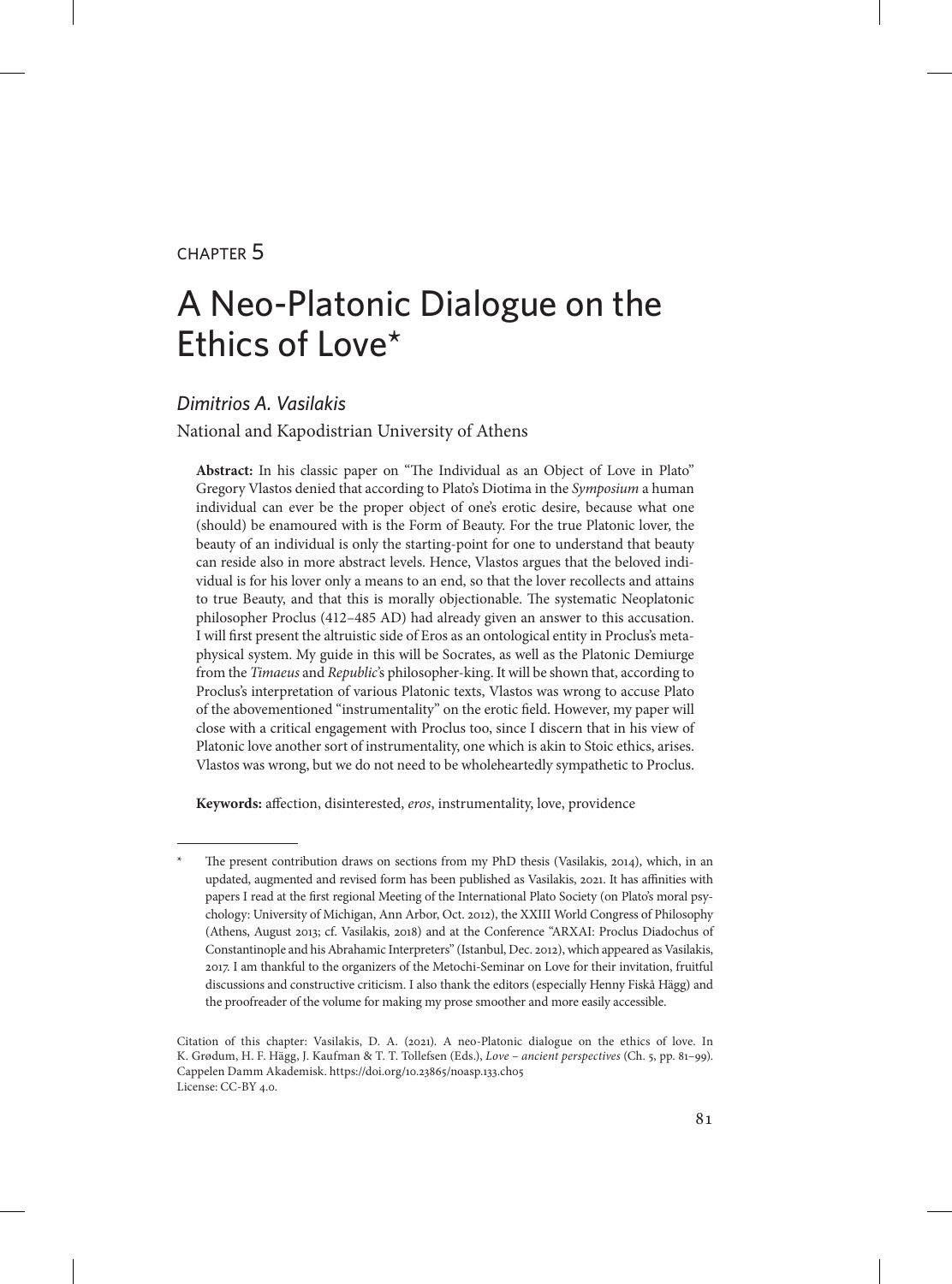# **Introduction**

As with Plato's whole philosophy,<sup>1</sup> so too with his theories of love, as exposed in his erotic dialogues<sup>2</sup> and especially the Symposium:<sup>3</sup> they are full of penetrating problems, suspicious lacunae and enticing stimuli for further explorations on the topic of love (*erōs*). As a response to these challenges, subsequent generations, whether ancient or modern, pagan or Christian, classic or romantic, Western or Eastern, general public or professional scholars, philosophers or artists, have attempted to give their own answers, make up new theories or go into broader syntheses. A famous puzzle, arising in part from an "(in)famous" episode between Socrates (470/469–399 BC) and the young Alcibiades (450–404 BC), narrated in the *Symposium*, 4 is the following: can what people in everyday life (throughout history) have called "Platonic eros" involve corporeal affection and sexual contact? Other perennial questions connected with this dialogue are the following: what is the relation of all the narrated monologues (e.g. the myths by Aristophanes

<sup>1</sup> There are many good book-length introductions to Plato (427–347 BC). The collective volume of Fine, 2008 is indeed fine. The complete works of Plato (even the spurious ones) can be found in Cooper, 1997. From this volume stem the translations of Platonic passages used here, except for those of the *Phaedrus*.

<sup>2</sup> The *Symposium* and the *Phaedrus*. The *Lysis* is an aporetic (i.e. with no definite solution at its end) dialogue on friendship that has many affinities with the *Symposium*. The *Alcibiades I*, whose author is perhaps not Plato (cf. Smith, 2004), was taken by the Neoplatonists, due to its Introduction, as a dialogue on love, among much else, and appropriate to be the starting point of the late Neoplatonic Curriculum. For a background on the Platonic *Alcibiades I* and its readings in Antiquity, see Johnson-Tarrant, 2012.

<sup>3</sup> "*Symposium*" is literally a drinking party. In this case, however, its participants decided, at least for the beginning, not to get drunk, but to praise Eros, the god of Love. Hence, we have many speeches, given by: Phaedrus (Socrates's interlocutor in the homonymous Platonic dialogue on eros and rhetoric), Pausanias (the lover of Agathon), Eryximachus (the doctor), Aristophanes (the comic poet), Agathon (the tragic poet; in honour of his win in the dramatic competition in Athens he has organized this party at his home), Diotima (a priestess, whose speech is narrated by Socrates) and (the already drunken) Alcibiades (Socrates's old friend and student, who, however, praises Socrates, not Eros; see Sykoutris, 1949, e.g., pp. 145\*–146\*). For a guide to this philosophical and literary masterpiece, see Sheffield, 2006, as well as Lesher-Nails-Sheffield, 2006, Horn, 2012, and Destrée-Giannopoulou, 2017.

<sup>4</sup> See *Symp.*, 217c4ff. Whether this is fiction or not is difficult to determine and is not the point. For the morality of Doric origin that approved of the erotic relation between a mature male and a young boy in the bloom of his age (when starting to grow a beard) see Dover, 1989, esp. pp. 189–196, and the relevant section from the Introduction to the monumental Modern Greek edition of the *Symposium* by Sykoutris, 1949, pp. 39\*–65\*.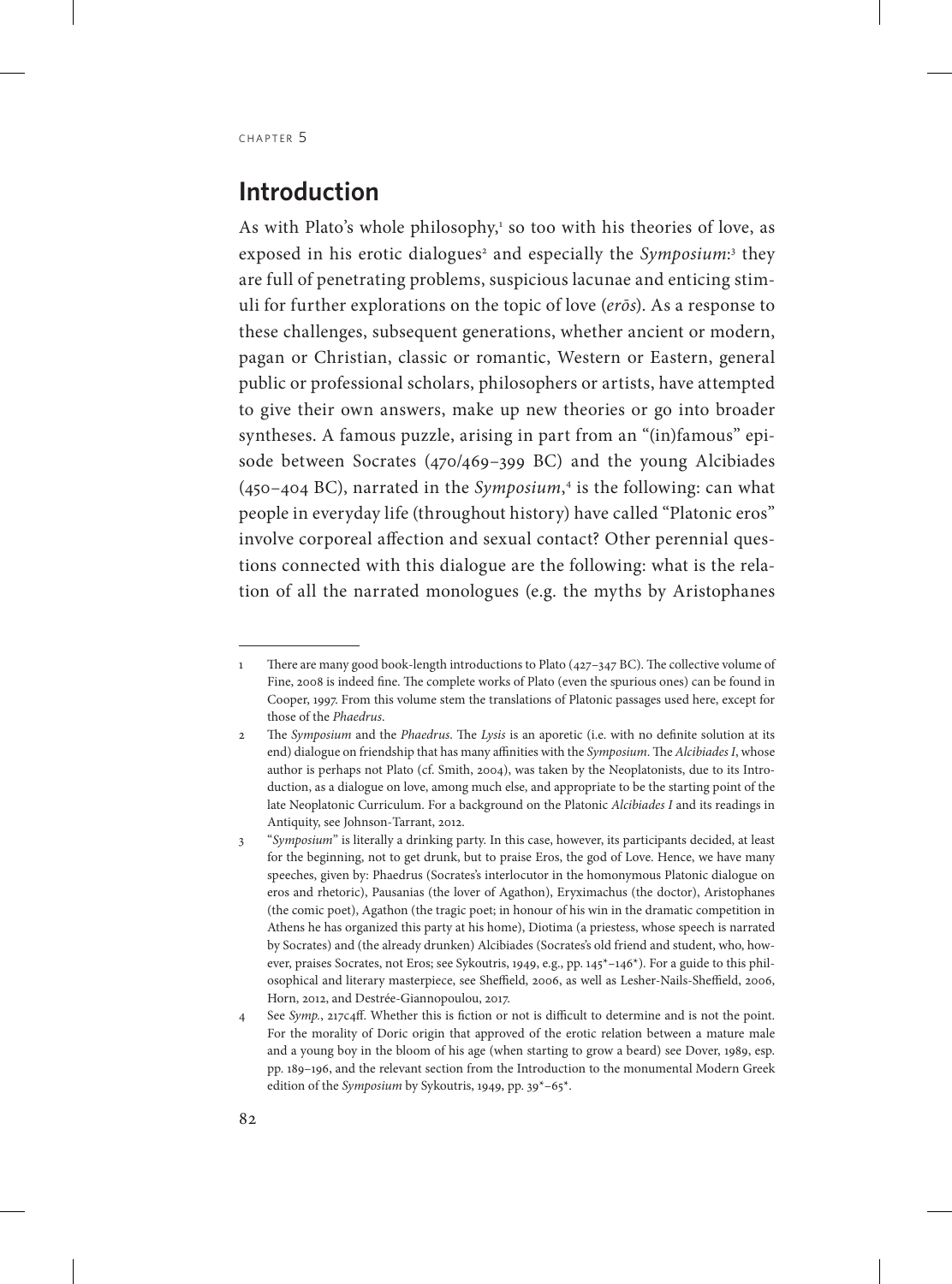and Diotima)? Is the core of Plato's view to be found in the teaching of Diotima (which is narrated by Socrates)? Is so-called Platonic love egoistic?5 Is it related only to Forms, and especially that of the Beautiful?

In a paper of this length I cannot deal with all of these problems. Instead I will focus on a particular objection raised by a famous Platonic scholar of the 20<sup>th</sup> century, Gregory Vlastos (1907–1991), who was born in Constantinople but spent most of his life in the USA. In his classic paper on "The Individual as an Object of Love in Plato" (Vlastos, 1973),<sup>6</sup> he denied that, according to Diotima (who for him has views identical to those of Plato), a human individual can ever be the proper object of one's erotic desire, because what one can and should be enamoured with is the Form of Beauty, and not the particular beauty which is the faint image of the Form and only resides in a beautiful individual.7 That being Vlastos's framework, I am interested in the following accusation: for the true Platonic lover, i.e., the philosopher, the beauty (first of the body and then of the soul) of an individual is only the starting-point for one to understand that beauty can reside also in many bodies and persons, as well as customs, activities, like legislation, and sciences. In the end of this journey of abstraction one can suddenly grasp the summit,<sup>8</sup> the Form of Beauty itself, which, by being eternally and objectively beautiful, is responsible for the beauty envisaged in all other things material and immaterial. In this picture, so Vlastos argues, the beloved individual is for his lover only a means to an end, $^{\circ}$  the mere spring-board for the lover to recollect $^{\circ}$ 

<sup>5</sup> Apart from Vlastos, about whom more later, the idea that Platonic love is egoistic was also promoted by W. J. Verdenius and most notably A. Nygren, 1953: passim, and especially pp. 166–181. I will not be discussing Nygren, whose rigid and opposing categorization of Pagan *eros* and Christian *agape* is criticized even by Vlastos himself (cf. Vlastos, 1973, p. 6, n. 13; p. 20, n. 56; p. 30). For a thoughtful criticism of Nygren on the grounds of his methodology, see Tollefsen's and Kaufman's contributions in this volume.

<sup>6</sup> This paper generated a host of articles and books by other scholars, in response.

<sup>7</sup> For a recent response, see Woolf, 2017, a draft of which had appeared as Woolf, 2009.

<sup>8</sup> This is the famous "ladder of love" in the end of Diotima's teaching: *Symp*., 209e6–212a9, with a synopsis in *Symp*., 211b9-c10.

<sup>9</sup> See esp. *Symp*., 211b9–c4: "This is what it is to go aright, or be led by another, into the mystery of Love: one goes always upwards for the sake of this Beauty, starting out from beautiful things and *using them like rising stairs* (*hosper epanvasmois chromenon*); from one body to two …" (my italics).

<sup>10</sup> Using the term from the theory of "Recollection" put forward in the *Phaedo,* the *Meno* and, associated with love, in the *Phaedrus*.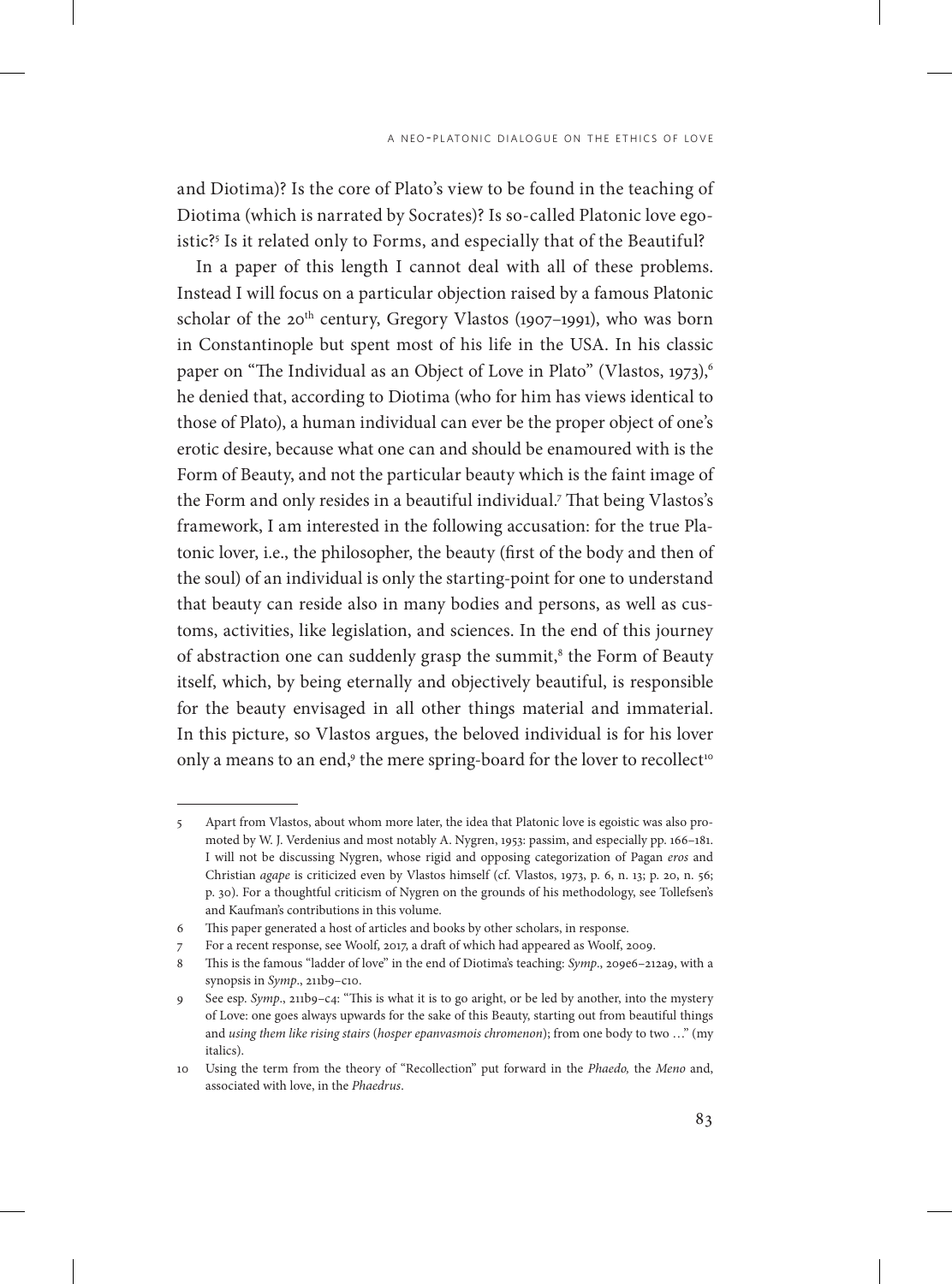and attain to true Beauty, and this is or should be morally objectionable (Vlastos, 1973, p. 32).

The response to this objection that will follow antedates Vlastos by more than a millennium, since it is a Neoplatonic $\mu$  one which stems from a (pagan) systematizer of (Neo-)Platonic philosophy, Proclus (412– 485 AD), who is called also Platonic Successor, because he had been one of the last Heads of the Platonic Academy in Athens.12 More specifically, I will be focusing on his *Commentary on the First Alcibiades*. 13 My turning to him is interesting, because the Neoplatonists have frequently been criticized for giving forced interpretations of Plato. However, can this verdict justify modern Plato commentators not paying attention to Neoplatonic views on central problems of Platonic philosophy, such as the accusation of "moral egoism"? So, in what follows I will first present the altruistic side of Eros as an ontological entity in Proclus's metaphysical system. Our guide in this will be Socrates, who instantiates the erotic activity of divine Eros in the best possible way. Our understanding of the "what" and "how" of this altruistic side will be deepened by considering the Platonic Demiurge from Plato's cosmological dialogue *Timaeus*, and the philosopher-king from Plato's *Republic*. The result will be that, according to Proclus's interpretation of Platonic texts, Vlastos was wrong to accuse Plato of the abovementioned "instrumentality" in the context of the erotic field. However, my paper will close with a critical engagement with Proclus, too, since I discern that in his view of Platonic love another sort of instrumentality, one which is akin to Stoic ethics, emerges. Vlastos was wrong, but we do not need to be unreservedly sympathetic to Proclus.

<sup>11</sup> Neoplatonism is one of the most important traditions in the history of philosophy and culture. Its official founder is Plotinus (204/5–270 AD), while other prominent figures are his pupil and editor Porphyry (ca. 232–304 AD) and Proclus (412–485 AD). (Note the persisting initial "P" in the names of this tradition! "Neo-Platonism" is actually a label attached to this brand of philosophy by scholars on the verge of the 19<sup>th</sup> century (cf. Dillon-Gerson, 2004, p. xiii). For a succinct introduction to Neoplatonism, see Remes, 2008.

<sup>12</sup> For a good introduction to Proclus, see Chlup, 2012.

<sup>13</sup> The edition/translation (sometimes modified) I will be using is that of Westerink-O'Neill, 2011 (henceforth: *In Alc*.). In relation to several of my following points, the reader can find relevant articles in Layne-Tarrant, 2014*.*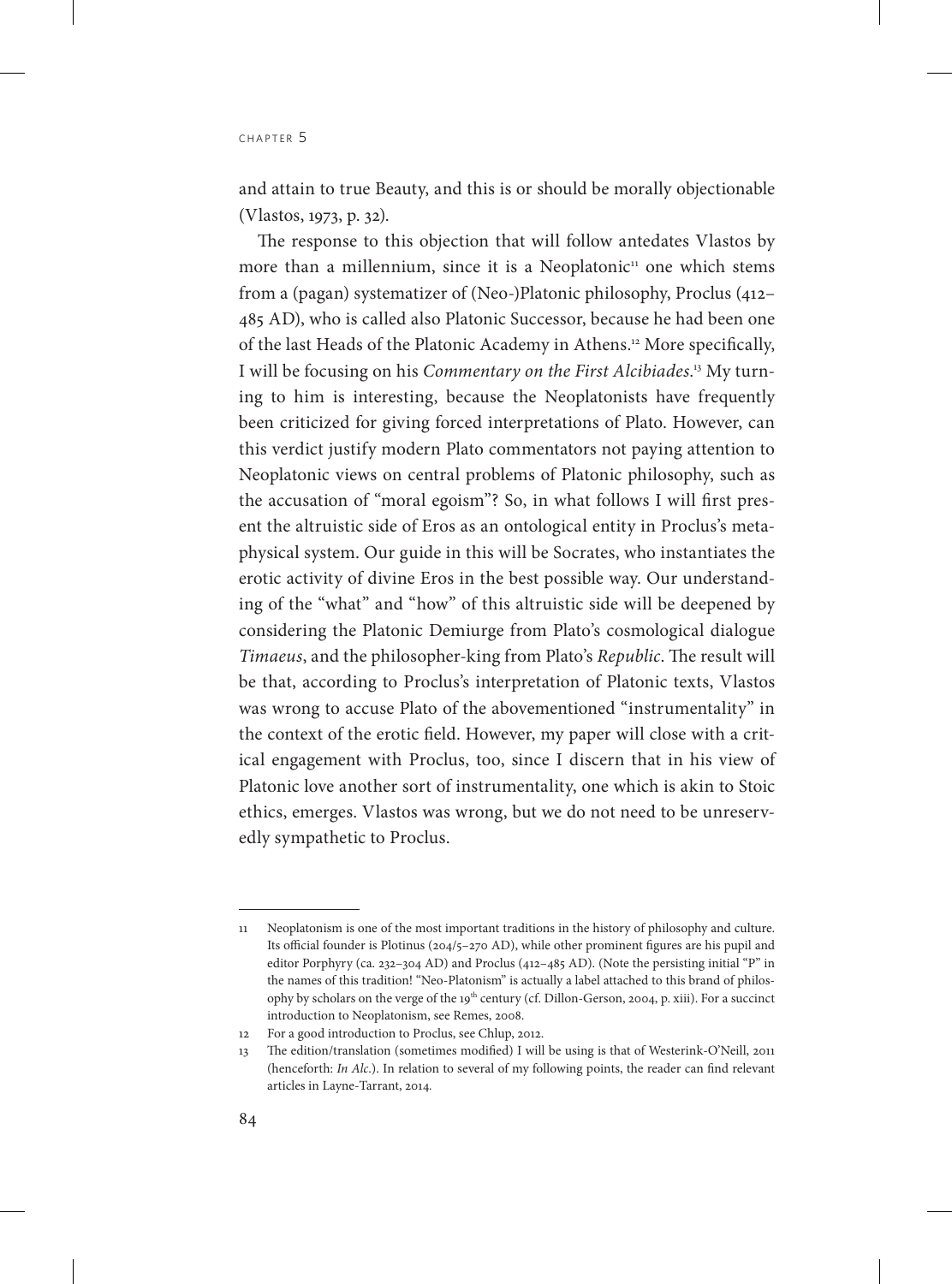### **Socrates as Eros and Vice Versa**

Let us take as our starting point the following characteristic Proclean passage:

[I]t is the property of divine lovers to turn, recall and rally the beloved to himself; since, positively instituting a middle rank between divine beauty and those who have need of their forethought, these persons, inasmuch as they model themselves on the divine love, gather unto and unite with themselves the lives of their loved ones, and lead them up with themselves to intelligible beauty, pouring, as Socrates in the Phaedrus [by Plato: *Phdr*., 253a6–7] says "into their souls" whatever they "draw" from that source. If, then, the lover is inspired (*katochos*) by love, he would be the sort of person who turns back and recalls noble natures to the good, like love itself. (*In Alc*., p. 26, line 10 - p. 27, line 3)

As becomes clear from the continuation of the excerpt, the "divine lover" described here is Socrates. What is more, he is said to be possessed by the god of Love, i.e., a higher entity in the ontological realm (fact that explains why in such cases I capitalize the initial of Eros/Love). Further, it is assumed that Socrates patterns himself upon the characteristic activity of that deity, which is to elevate the inferior beings of its rank towards the divine beauty. Consequently, a first conclusion one could draw from this comparison is that that – for Proclus – Socrates's relationship to Alcibiades constitutes an allegory for the relation between the higher and the lower entities of the ontological realm (Whittaker, 1928, p. 243). By examining aspects of the way Socrates is associated with Alcibiades, we actually witness the way the ontological hierarchy is structured, as reflected in our intra-mundane reality, and vice versa.

But the connection between ethics and metaphysics is deeper than that.14 Indeed, Proclus holds that Socrates's relationship to Alcibiades is no mere accidental reflection or "analogical" mirroring of the intelligible world's hierarchy. He states that Socrates, passing on what his own guardian spirit has conferred on *him*, actually bestows divine providence on the young boy.15 Consequently, Socrates's relation to Alcibiades is

<sup>14</sup> See also Terezis 2002, p. 64, p. 66 and Baltzly, 2016, p. 258.

<sup>15</sup> See for instance *In Alc.*, 63,12–67,18 (in conjunction with e.g., 28,18–29,1 and 50,22–52,2).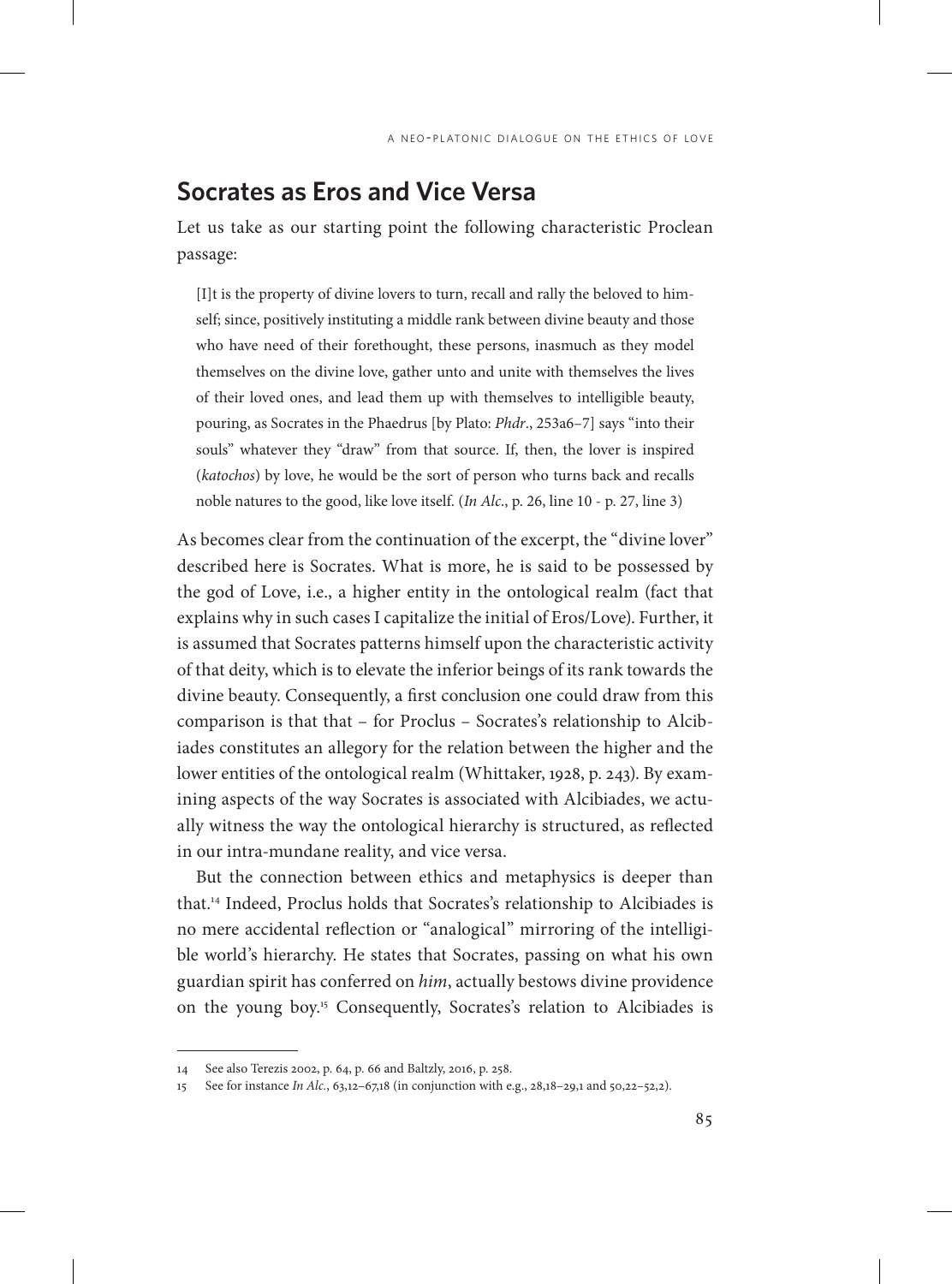actually an expression of the divine within our intra-mundane reality. The passage cited above also suggests that there is a specific ontological relation between the divine lover and Eros, since the lover receives bestowals which are ultimately derived from Eros itself.

We will be able to appreciate better what Proclus says about love if we try to locate Eros within the ontological scheme and try to understand its function.<sup>16</sup> Here we may confine ourselves to the following rough sketch:<sup>17</sup> as in the *Symposium* (201e3–203a10, esp. 202b6), Eros is a medium/mediator between the beloved, which is the Beautiful, and those who love it. Love, due to its aspiration, is the first to try to unite itself with Beauty (we may term this "reversive" in the sense of "upwards"/"ascending" love, because the object of desire, Beauty, lies on the top of this metaphysical scheme), and constitutes the bond for the lower entities to arrive at that divine level (this can be termed "providential" qua "downward"/ "descending" love, because the recipients of Eros's activity lie below him in the metaphysical scheme). What Eros actually does is to bestow on the inferior members of its rank its characteristic property, which is erotic aspiration. In that way Proclus combines the two notions of ascending and descending love into one: it is insofar as Eros has an ascending love that enables the inferiors to be elevated, too. And if we insist on asking why Eros ever has this descending attitude at all, then the ultimate answer is that he is providential.<sup>18</sup> In other words, Alcibiades can have reversive-ascending eros for Socrates, and Socrates can have providentialdescending eros for Alcibiades, while also having reversive eros for higher entities, like his guardian-spirit (*daimonion*).

Thus, it is an essential feature of the Proclean divine lover, i.e., Socrates, who patterns himself upon the god Eros, to elevate along with himself his beloved towards the intelligible Beauty. The lover's reversive eros does not seem to be incompatible with his providential love.19 To the contrary,

<sup>16</sup> Martijn, 2010 does the same thing with nature in Proclus's system, focusing on his *Commentary on the Timaeus*.

<sup>17</sup> See *In Alc*., 30,14–31,2; 50,22–51,6; 52,10–12; 53,4–10; 63,12ff. A more extensive treatment is given in Vasilakis, 2021, esp. pp. 99–102. See also Chlup, 2012, pp. 242–243 and Riggs, 2010, passim.

<sup>18</sup> See proposition 120 of Proclus's *Elements of Theology* for which see the magisterial edition of Dodds, 1963 (henceforth: *Elements*). See also an approach in Butler, 2014, pp. 211–235.

<sup>19</sup> Cf. also Terezis, 2002, pp. 56–57.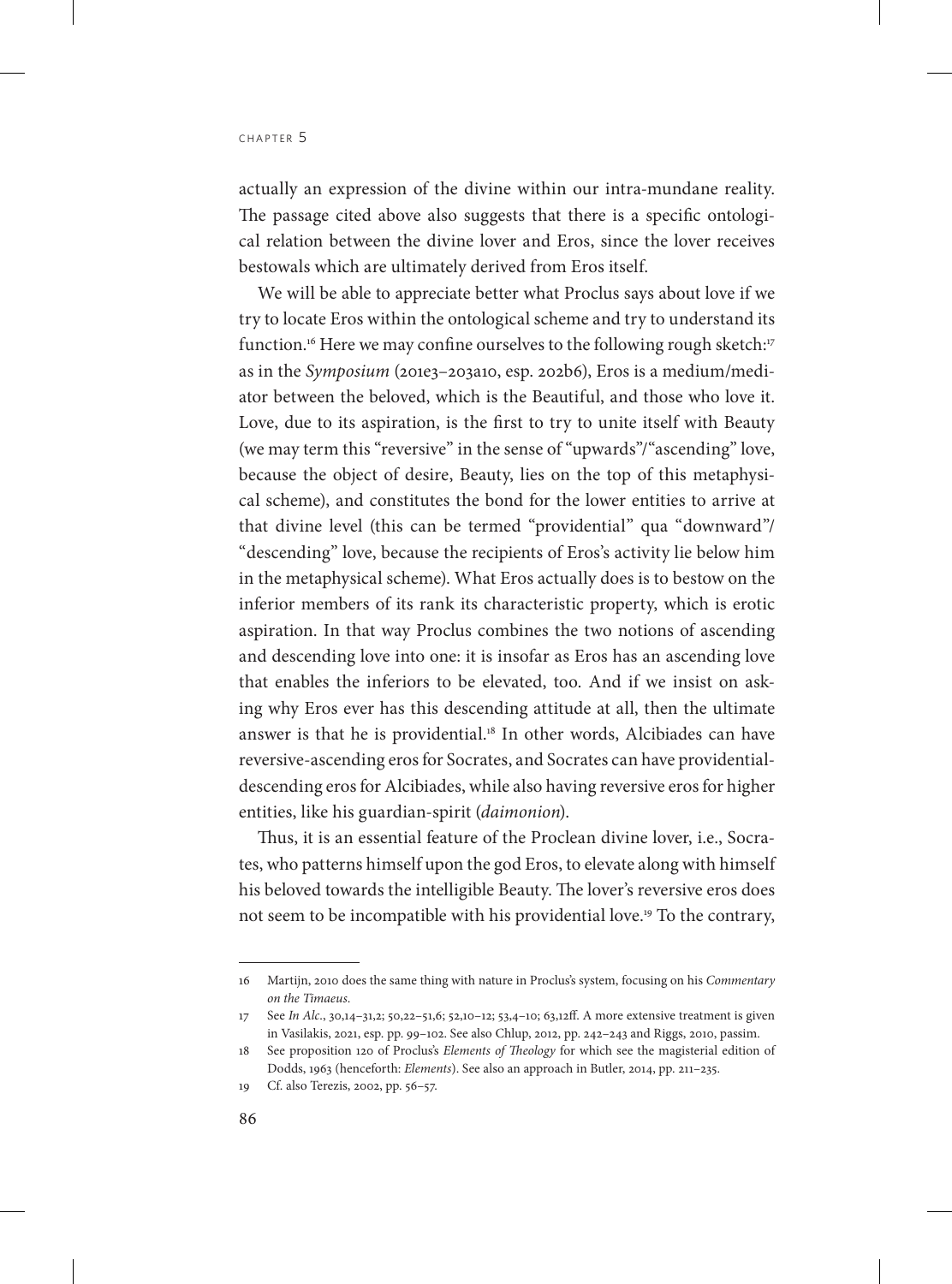in so far as the lover has a reversive eros, i.e., in so far as he is directed towards the intelligible realm, where Eros, Beauty and the Good lie, he is also providential towards his beloved. There is no doubt that Proclus follows the path of the *Phaedrus*, where among other things it is stated that

[t]hose who belong to … each of the … gods proceed … in accordance with their god and seek that their boy should be of the same nature, and when they acquire him, imitating the god themselves and persuading and disciplining their beloved they draw him into the way of life and pattern of the god, to the extent that each is able, without showing jealousy or mean ill-will towards their beloved; rather they act as they do because they are trying as much as they can, in every way, to draw him into complete resemblance to themselves and to whichever god they honour.<sup>20</sup>

Indeed, the divine lover's providential attitude, with respect to both the intelligible and the intra-mundane realm, is a recurrent theme in the *Alcibiades's Commentary*. It is worth giving some further illustrations of it:

[T]he souls that have chosen the life of love are moved by the god who is the "guardian of beautiful youths" to the care of noble natures, and from apparent beauty they are elevated to the divine, taking up with them their darlings, and turning both themselves and their beloved towards beauty itself. This is just what divine love primarily accomplishes in the intelligible world ... "kindling a light" for less perfect souls they [i.e., the souls possessed by love] elevate these also to the divine and dance with them about the one source of all beauty. (*In Alc.*, 33,3–16)21

There could hardly be a better expression of the way Proclus views, on the one hand, the combination of upwards and downwards eros, and, on the other, the intimate relation between the intelligible erotic pattern and its worldly instantiations.<sup>22</sup> This special and complex relationship is illustrated also by the fact that when "men's souls receive a share of such [i.e., erotic]

<sup>20</sup> *Phaedrus*, 253b3–c2; cf. also Armstrong, 1961, p. 108 and p. 117 (while in p. 109 he suggests the conformity of the *Phaedrus* with Diotima's account of "procreation" in the *Symposium*; cf. below, n. 44), and Dillon, 1994, p. 392. The translation of the *Phaedrus* is taken from Rowe, 1988.

<sup>21</sup> For the Platonic quotations, see the apparatus of Westerink, 2011 ad loc.

<sup>22</sup> Cf. also *In Alc.*, 53,3–10.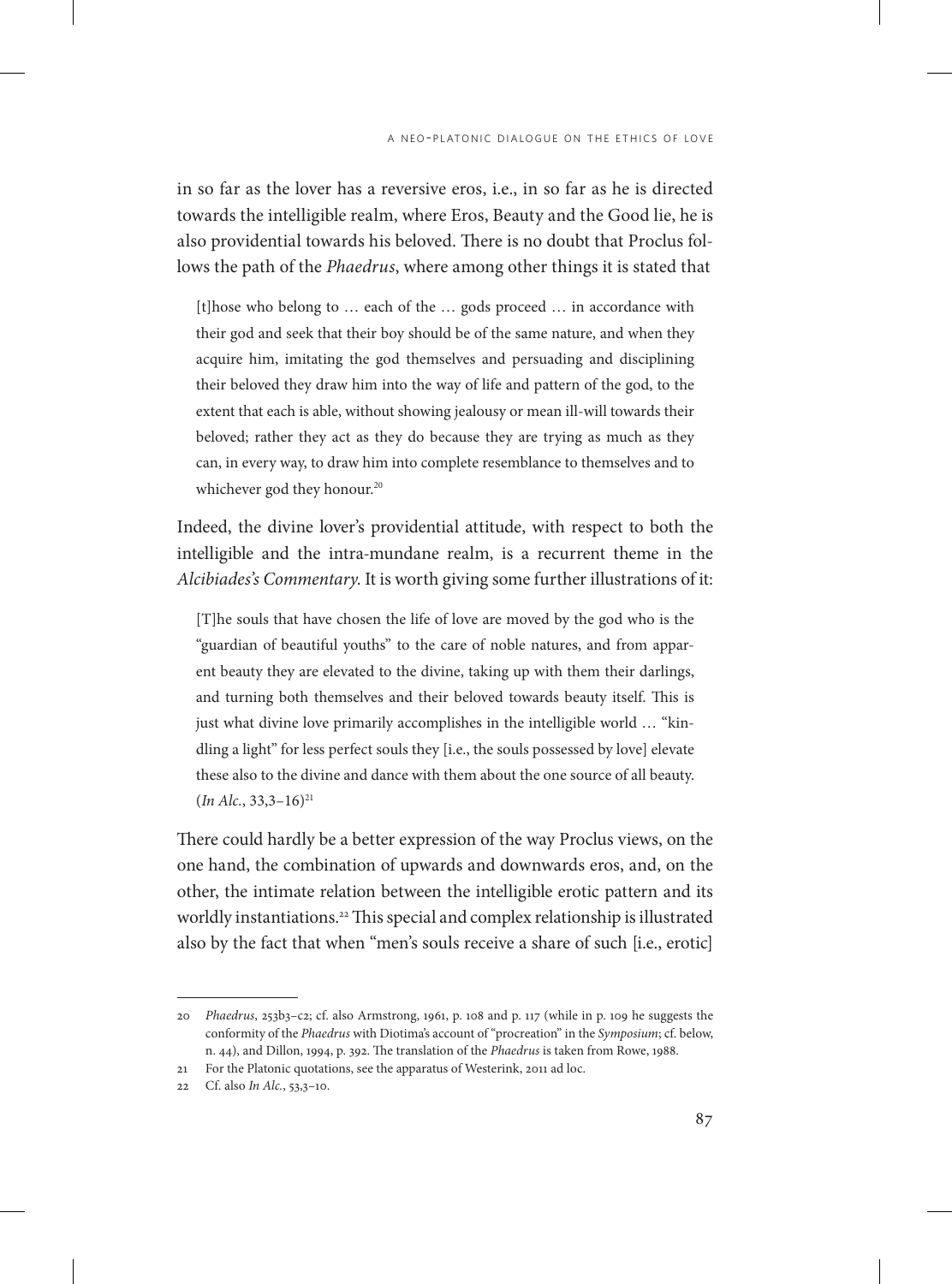inspiration, through intimacy with the god [i.e., Eros], [they] are moved with regard to the beautiful, and descend to the region of coming-to-be for the benefit of less perfect souls and out of forethought for those in need of salvation."23 Note again the "self-sufficiency" of the lover.24 It is true that the *Symposium*, and perhaps the *Phaedrus* too, in some passages, give us the impression that the lover needs his beloved, because the latter constitutes the means/instrument for the former to recollect the source of real beauty and, thus, ascend to the intelligible,<sup>25</sup> a claim that led modern Platonic scholars to find "egocentric" characteristics in Plato's account, as has already been mentioned.<sup>26</sup> The Neoplatonic scholar, however, definitely rejects such an interpretation: the beloved cannot constitute – at least such a kind of – a means to an end, since the divine lover already has communication with the higher realm.<sup>27</sup> It is precisely this bond with the intelligible world that enables the lover to take providential care of his beloved – or any potential beloved – i.e., of a person fitted for that special care, $28$  and hence elevate, or try to elevate, the latter, too, to the former's object of desire.

# **From Eros to the Statesman through the Demiurge**

My above analysis can be illustrated and assisted by the examination of analogues to Eros that can be found in the Platonic corpus, granting the strong unitarian Neoplatonic reading of Plato.<sup>29</sup> These are the Demiurge

<sup>23</sup> *In Alc*., 32,9–13.

<sup>24</sup> Adkins, 1963, e.g. 44–45 and 40 stresses, however, that the Homeric ideal of self-sufficiency survives, obscures and undermines both Plato's and Aristotle's treatment of friendship.

<sup>25</sup> Either on its own, which is the picture illustrated in the *Symposium*, or along with his beloved, as appears in the *Phaedrus*; cf. also Armstrong, 1964, p. 202.

<sup>26</sup> With respect to Proclus's relation to his Platonic past, Nygren, 1953, p. 574 notes that "the idea of Eros has undergone a very radical transformation".

<sup>27</sup> Proclus is quite explicit about that; cf. *In Alc*., 43,7–8: "Socrates, as being an inspired lover and elevated to intelligible beauty itself. …" It is clear from the text that Socrates's position is independent from his relation to Alcibiades. The same holds for the Stoic sage (although he does not have access to a transcendent realm), whose love is only pedagogical. Cf. Collette-Dučić, 2014, p. 88 and pp. 99–101 and Dillon, 1994, pp. 390–391.

<sup>28</sup> We should not forget that, as is repeated many times throughout the Commentary (see *In Alc.*, 29,15; 98,13; 133, 17 and 20; 135,1; 137,2; 138,7; 139,6), Alcibiades is «*axierastos*», i.e., worthy of love.

<sup>29</sup> According to the unitarian reading, Plato has a solid body of doctrine, parts of which one can find in the various dialogues. Neoplatonists, as well as many scholars of the  $20<sup>th</sup>$  century, were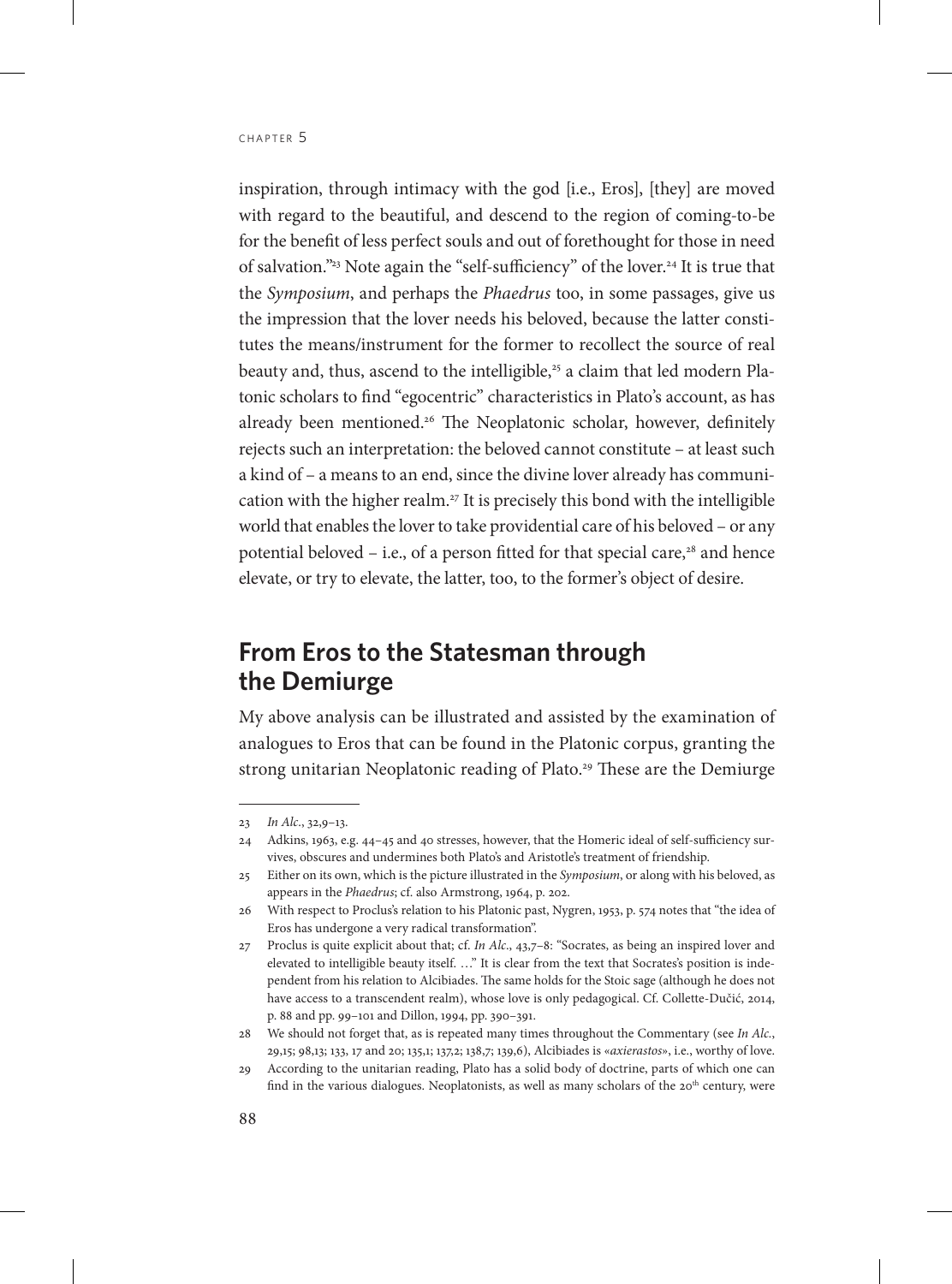from the *Timaeus* and the philosopher-kings from the *Republic*. We may start with the *Timaeus*, a work on cosmology and philosophy of nature. There the generation of the physical world is depicted as the result of decoration of a pre-existing material by a divine craftsman. This Demiurge envisages the World of Forms and sets to instantiate them upon an indefinite entity who serves as basis, the so-called Receptacle. We should not be surprised if, for Proclus, the relationship of the divine lover with his beloved, both in the *Symposium* and in the *Phaedrus*, is the exact analogue of the Demiurge's relation to the Receptacle. Here, too, the *Timaeus* Demiurge mediates – like Eros – between the most beautiful intelligible living being (the World of Forms) and the Receptacle. We could never think that he is assisted in grasping the former due to the existence of the latter. Contrariwise, it is in so far as he contemplates the intelligible, and is also aware of the "disorderly moving" Receptacle, that he projects the Forms into the latter, in order to set it in order, decorate it and fashion it as the best possible image of the intelligible.<sup>30</sup> Now, if one presses the question further, and asks why the contemplation of Forms is not sufficient for the Demiurge, for he goes on to instantiate them in the Receptacle, Timaeus's answer is that the former "was good (*agathos*), and one who is good can never become jealous of anything",<sup>31</sup> whereby it is implied that the Receptacle was fitted for the Demiurge's action towards it.

Actually, the analogy between the divine lover and the divine craftsman is made explicit by Proclus himself. Towards the end of the following passage Proclus makes the receptacle speak to the Demiurge, as a beloved would to its lover. Since I count this instance as the most moving and poetical moment of the whole Commentary,<sup>32</sup> and because we have the opportunity to see another remarkable instance of the ontological analogy

unitarians (e.g., P. Shorey). An opposite way to read Plato is "developmentalism". For a history of the Plato-interpretation and other strategies of reading him, see Rasmussen, 2008, pp. 49–110.

<sup>30</sup> Hence, we could assume that the Demiurge is confronted with two instances of necessity. See also Adamson, 2011.

<sup>31</sup> Plato, *Timaeus*, 29e1–2. Cf. Proclus's Commentary ad loc.: *in Timaeum*, I. 359, 20–365,3 (Diehl), and Dodds, 1963, p. 213, note on prop. 25 of the *Elements*, with parallels in Plotinus, too. See also Baltzly, 2016, p. 271.

<sup>32</sup> For another example of Proclus's moving and poetical images (although not mere metaphors), see his fragment from *De sacrificio et magia*, 149, 12–18 (Bidez)*.* I follow Kalligas, 2009, p. 16 and p. 31, n. 1 in deleting the "according to the Greeks" of the title.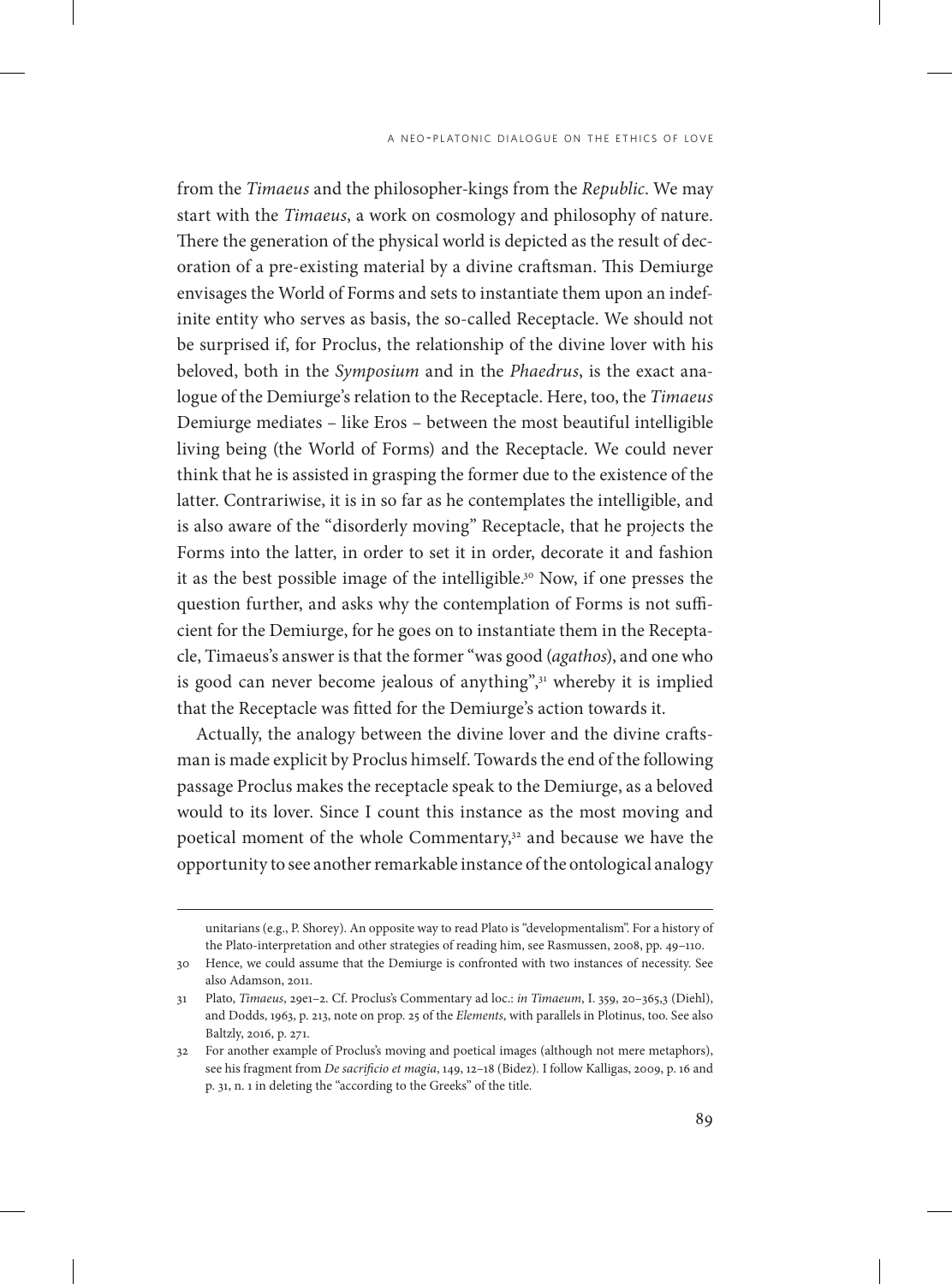between Socrates and the intelligible entities with respect to the issue of goodness and providence, it is worth citing the whole passage:

[T]he young man seems to me to admire above all these two qualities in Socrates, his goodness of will and his power of provision; which qualities indeed are conspicuous in the most primary causes of reality, … "For god," he [i.e., Plato] says [in the *Timaeus*, 30a2–3], "having willed all things to be good, according to his<sup>33</sup> power set the world in order", ... Socrates, therefore, faithfully reproducing these characteristics, $34$  set an ungrudging will and power over his perfection of inferiors, everywhere present to his beloved and leading him from disorder to order. Now the young man wonders at this, "what on earth is its meaning,"<sup>35</sup>... If what "was in discordant and disorderly movement" [with *Timaeus*, 30a4–5] could say something to the creator, it would have uttered these same words: "in truth I wonder at your beneficent will and power that have reached as far as my level, are everywhere present to me and from all sides arrange me in orderly fashion." This … similarity with the realities that have filled all things with themselves, he ascribes to Socrates, viz: the leaving of no suitable time or place void of provision for the beloved. (*In Alc.*, 125,2-126,3)<sup>36</sup>

We may now proceed to the political sphere and specifically to the *Republic*. We can assume that the Receptacle's above-mentioned grateful speech for its decorator could be reiterated by the "political receptacle", the body of the *polis*, if all classes were united to express with one mouth their gratitude towards their own decorator, the philosopher-king.<sup>37</sup> We can assume this, because in the Commentary Proclus offers us, apart from the already mentioned analogies, many others about the relation of the

<sup>33</sup> O'Neill, 2011 translates the «*kata dunamin*» of the Greek text as referring to the Demiurge's capacity to fashion his subject-matter in keeping with the paradigm. Zeyl's neutral rendering (in Cooper, 1997, ad loc.): "so far as that was possible", where it is not obvious whether this is ascribed to the Demiurge or what lies beneath him, is preferable. However, Segonds, 1985, p. 197, n. 5 sees in the background the Proclean triad "will-power (*dunamis*)-providence" (with further references in the literature), and in this sense O'Neill's rendering might be more appropriate.

<sup>34</sup> Hence, we could also suggest that here Socrates is an analogue for divine providence, in so far as he allows us to come to know it.

<sup>35</sup> Cf. *Alcibiades I*, 104d2–5; cf. *In Alc*., 120,10–13.

<sup>36</sup> Cf. also *In Alc*., 134,16–135,1 and Baltzly, 2016, p. 271 and p. 273.

<sup>37</sup> Plato himself gives us plenty of evidence, e.g., in Socrates's introduction to the *Timaeus* and in *Republic*, VI. 506a9–b1 and VII. 540a8–b1, about the intimate relation between the *Timaeus* and the *Republic*, without that implying that there might not also be differences between them.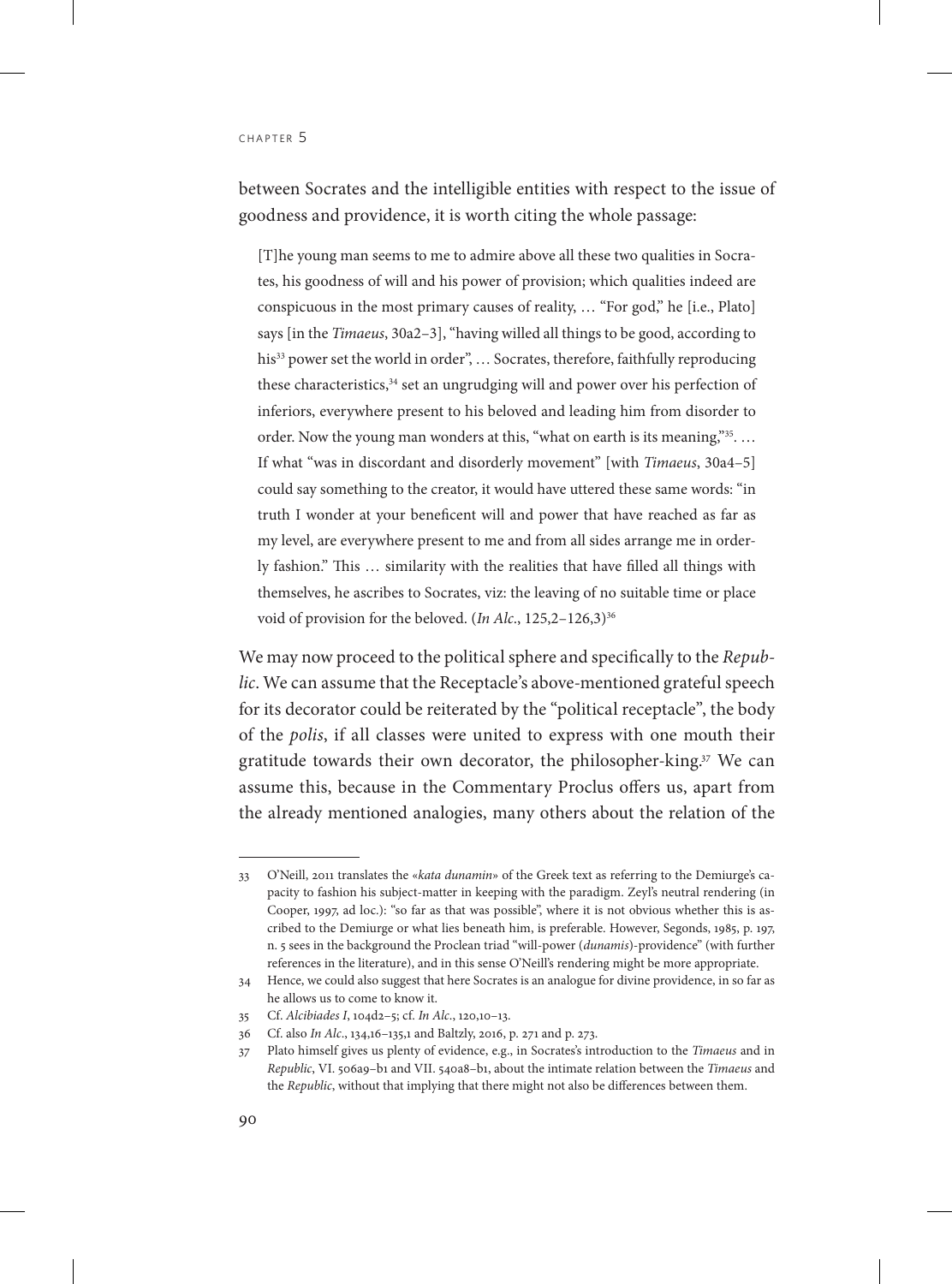lover with his beloved and that of the philosopher-statesman with his (beloved) state. Further, Proclus's language, even in these political contexts, clearly echoes the wording used for the demiurgic functions of the *Timaeus*. 38

These interconnections allow us to give a Proclean answer to the thorny question of the *Republic*: "why does the philosopher have to become a ruler of the city?" Or, in other words: "why does the philosopher have to return to the cave?"39 Plato (or, rather, Plato's Socrates) has always puzzled the commentators with his response that "we'll be giving just orders to just people",<sup>40</sup> since in the previous books justice has been defined in the "internal" terms of the orderly relation of the parts of the soul within the individual.41 Proclus might well have responded that Socrates just did not do justice to his readers by not presenting them with the whole picture;<sup>42</sup> in fact, it is the goodness in which the philosopher participates which makes him, like the Demiurge, good, "and one who is good can never become jealous of anything".43 As is evident from the passages cited above, there is an organic relation between goodness and providence. The "better" an entity is, i.e., higher in the ontological hierarchy, the more providential it is, i.e., its bestowals reach further down the scale, and hence it has a wider scope. As with the Proclean divine lover, it is in so far as the

<sup>38</sup> The following is a characteristic example; *In Alc*., 95,14–19: "For the lover must begin with knowledge and so end in making provision for the beloved; he is like the statesman, and it is abundantly clear that the latter too starts with consideration and examination, and then in this way arranges (*diakosmei*) the whole constitution, manifesting the conclusions in his works." Cf. also Baltzly, 2016, pp. 271–272.

<sup>39</sup> Glaucon puts it succinctly when he asks in *Republic*, VII. 519d8–9: "Then are we to do them [i.e., the philosopher-rulers] an injustice by making them live a worse life when they could live a better one?" For the Neoplatonic answer to this challenge, see also O'Meara, 2003, pp. 73–83, esp. pp. 76–77. O'Meara includes references to Proclus's *Alcibiades* and *Republic* Commentaries. 40 *Republic*, 520e1–2.

<sup>41</sup> This difficulty must be more evidence for the circularity of Plato's argumentation, as Williams, 1999, pp. 255–264, e.g., p. 258, has sharply remarked.

<sup>42</sup> One could claim that the same holds with respect to Socrates's response to another notoriously thorny question, namely that of Cebes in the initial pages of the *Phaedo*, 61d3–5. My main point is that the true Platonic self, i.e., our intelligent soul's relation to its body, is homologous to the relation of the Demiurge with the Receptacle and the cosmos, of the philosopher-king with the state, and of the lover with his beloved, or, in other words, of the (Neo-Platonic) teacher with his student(s).

<sup>43</sup> Cited above, n. 31.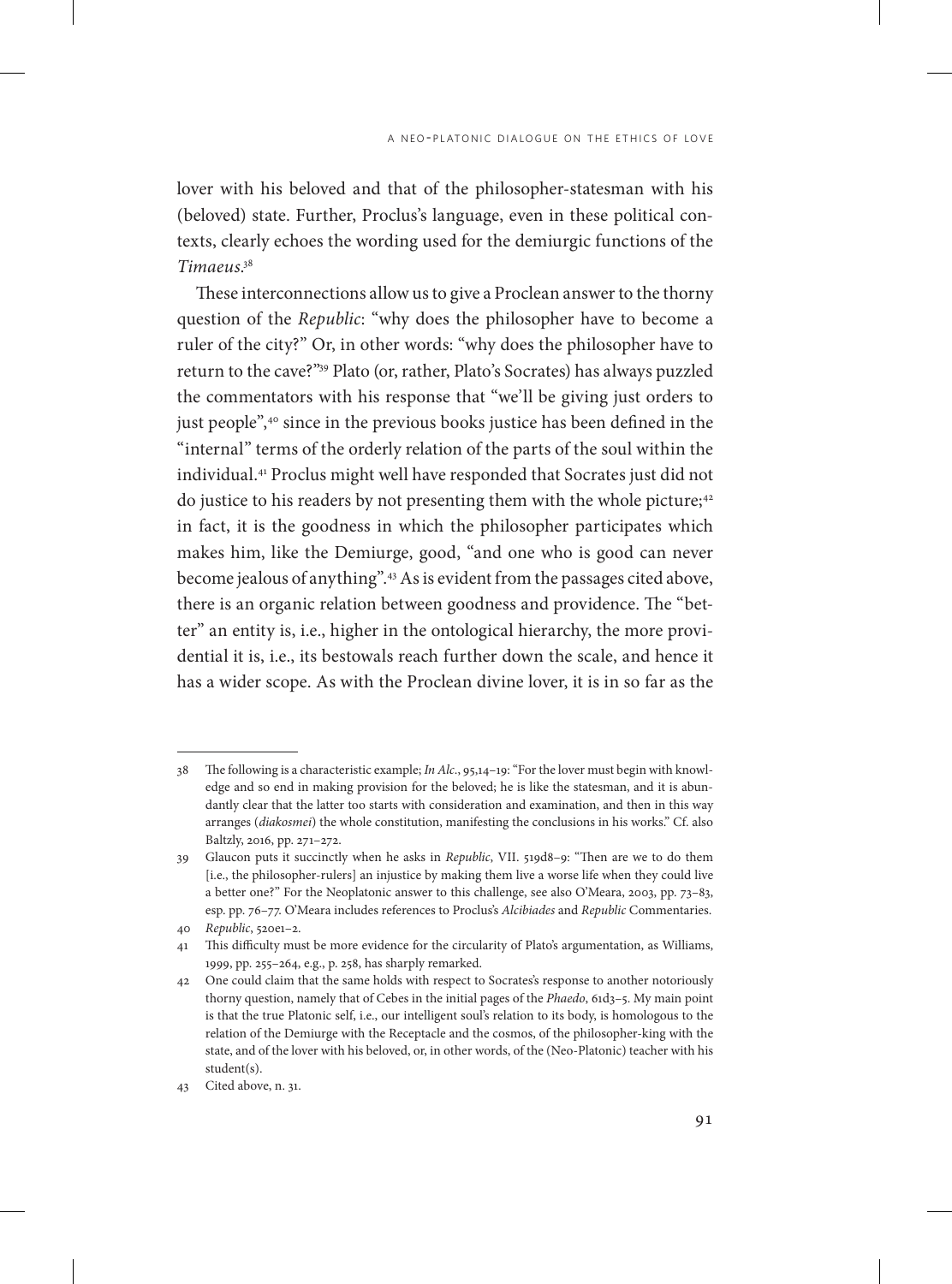statesman participates in the intelligible that he goes on to set into order<sup>44</sup> its own "disorderly moving" receptacle. Thus, Proclus is in line with the Platonic *Alcibiades'*s parallel between the relations of lover and beloved, on the one hand, and that of the statesman and the city, on the other. The way the lover educates and fashions his beloved must be the paradigm of the philosopher-politician's attitude towards the body politic.<sup>45</sup>

And in any case, there is no question about the mature philosopher-king needing the state in order to help him grasp the Forms, just as in the case of Proclus's divine lover. Now, whether this scheme of universal correspondence between the Demiurge, the philosopher-king and the divine lover<sup>46</sup> exists in Plato is an open question.<sup>47</sup> We might also question the ontological elaborations with which Proclus has invested Plato. However, Proclus's insight gives us a Neoplatonic justification not to view Plato as an "egoist" with respect to erotic matters. If this is so, then Proclus has already given a brave and articulate answer to Plato's modern critics and the idea of "instrumentality". Let me add that in this *Commentary* Proclus spends a considerable amount of time attempting to prove that it was not in vain that the *daimonion* let the Silenus try to elevate the son of Cleinias.48 Unlike Socrates with Alcibiades, I do not suggest that we should necessarily be persuaded by Proclus. Nonetheless, I hope that the present reflections may at least reveal a reason why it would be fruitful for Platonic scholars,<sup>49</sup> like Vlastos, and readers in general to consider in their discussions Neoplatonic perspectives, as well.

<sup>44</sup> This is also consonant with the view of Diotima, right at the end of the speech, according to which the vision of the Form of Beauty will make the lover generate "true virtue" (so that he also becomes "beloved by the gods"-«*theofiles*»); cf. 212a2–9 and above, n. 20.

<sup>45</sup> In this way we see how the *Alcibiades* provides a viable starting point for the transmutation of the existing political system into the ideal state.

<sup>46</sup> In both *Symposium*'s and *Phaedrus's* versions.

<sup>47</sup> What is more, I am acutely aware that the primary objective of current scholars, such as M. M. McCabe (see e.g., McCabe, 2008), is not to draw general schemes or doctrines out of the whole Platonic corpus, but rather to engage in lively dialogues with individual works, as Plato himself urges us to do.

<sup>48</sup> See *In Alc.,* 85,17–92,2. The son of Cleinias is Alcibiades, while Silenus is an encomiastic (!) description of Socrates that Alcibiades gives in the *Symposium*, 216c5-217a3, esp. 216d7. The problem Proclus faces is that the guardian-spirit could foresee the quite unsuccessful end of this relationship; hence, why did it allow Socrates to associate with Alcibiades?

<sup>49</sup> See for instance approaches that in some respects are (unwittingly) akin to Proclus: Kraut, 1973; Kraut, 1992, especially pp. 328–329; Miller, 2007, especially pp. 338–339 and n. 28; Mahoney, 1996.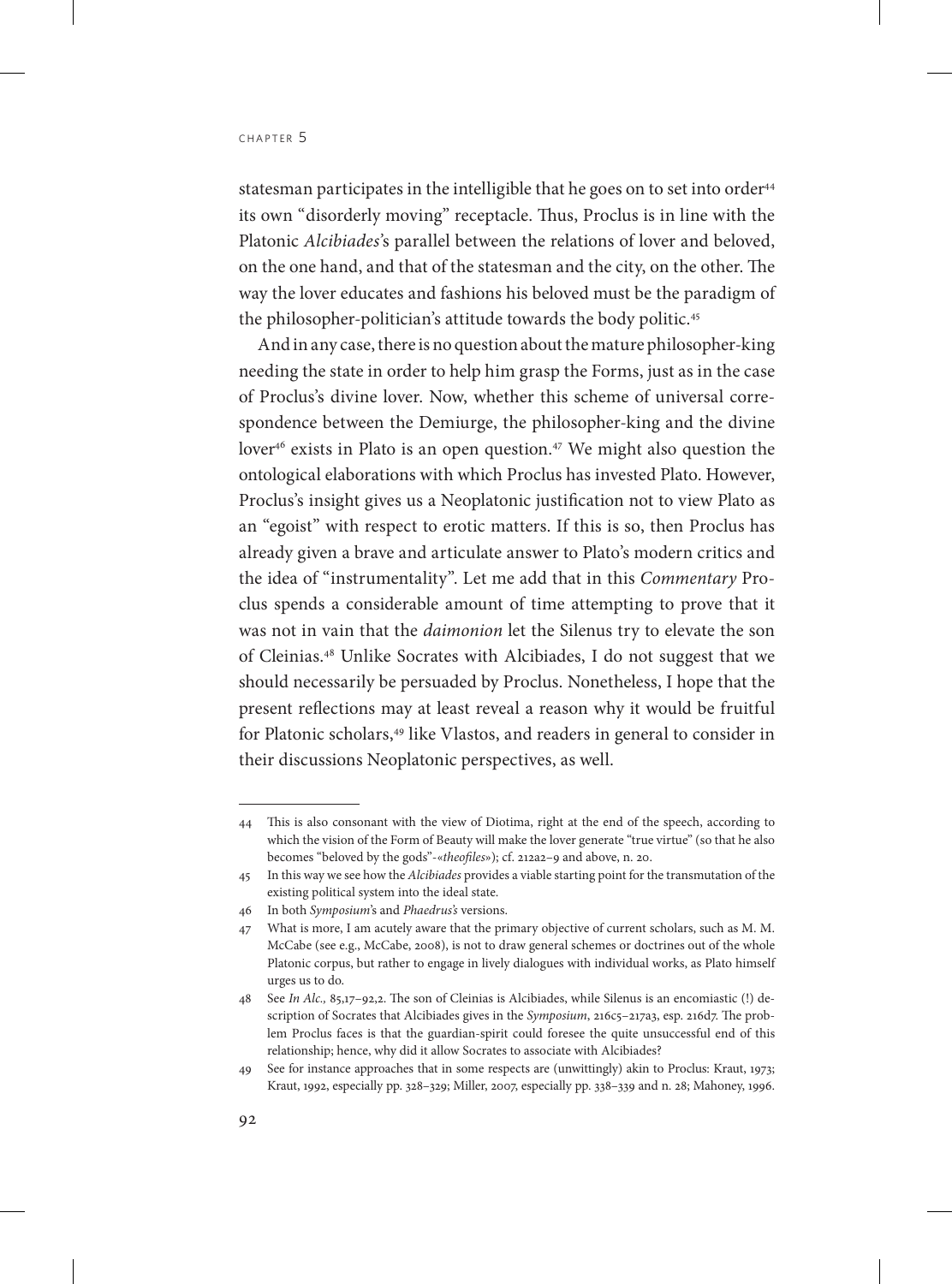## **Some Erotic Disappointments**

I want, however, to conclude this presentation of the Neoplatonic exoneration of Plato, regarding the beloved's being instrumental to his lover, with a caveat. I will turn to a questionable aspect of Proclus's ideal lover. This problem springs from certain ontological presuppositions (for instance the Neoplatonic notion of hierarchy) and has foundations in Platonic texts.50 For instance, the infamous episode of the *Symposium*, mentioned in my introduction,<sup>51</sup> where Socrates abstained from having any sexual contact with Alcibiades, must have been of paramount importance to Proclus and is in line with other Platonic enunciations, such as that the Form of Beauty, the end of the philosopher-lover's journey, is "pure (katharon), unmixed (ameikton), not polluted by human flesh"<sup>52</sup> How does this fit into our discussion?

Ιn the context of the above-mentioned discussion as to why Socrates's guardian spirit allowed him to associate with Alcibiades, although it could foresee that the young man would not finally derive benefit from the Athenian gadfly,<sup>53</sup> and having invoked several arguments<sup>54</sup> and examples,55 Proclus concludes his discussion thus: "So Socrates also achieved what was fitting;<sup>56</sup> for all the actions of the noble man have reference

Even Vlastos, 1973, p. 33, making a contrast with Aristotle's god (the Unmoved Mover), acknowledges the providential attitude of *Timaeus's* Demiurge; still, contra Rist, 1964, pp. 30–31 (and p. 28 with Rist, 1970, pp. 165–166, despite the correct qualification of Vogel, 1981, pp. 65–66 and p. 78, n. 28) and Armstrong, 1961, p. 110, Vlastos does not seem to imagine that this could entail anything (positive or not) regarding Plato's views on inter-personal love.

<sup>50</sup> I treat this Platonic legacy of Proclus extensively in ch. 2.1.5. of Vasilakis, 2021, pp. 84–90. There I give ample references not only to Platonic texts, but also Proclean ones (*In Alc.* and the *Elements*). Characteristic, in order to understand what divine "undefiled" and "unmixed" providence is, is prop. 122 of the *Elements*.

<sup>51</sup> See above, n. 4.

<sup>52</sup> Cf. the whole characterization in *Symp*., 211e1–3; cf. also *Symp*., 203a1–2: "Gods do not mix with men."

<sup>53</sup> My characterization of Socrates stems from the *Apology*, 30e5.

<sup>54</sup> For example, the classic one by which the failure to receive the divine and good bestowals is attributed to the receiver's inability. See Proclus's related simile of the sun and what can share in its light in *In Alc*., 90,22–91,6 (with O'Neill's n. 213).

<sup>55</sup> See another classic example of Laius, father of Oedipus, and the renowned Delphic oracle, in *In Alc*., 91,10–15, with O'Neill's n. 214.

<sup>56</sup> The content of the angle-brackets (except for "also") is supplied in Greek by Westerink; see his apparatus ad loc.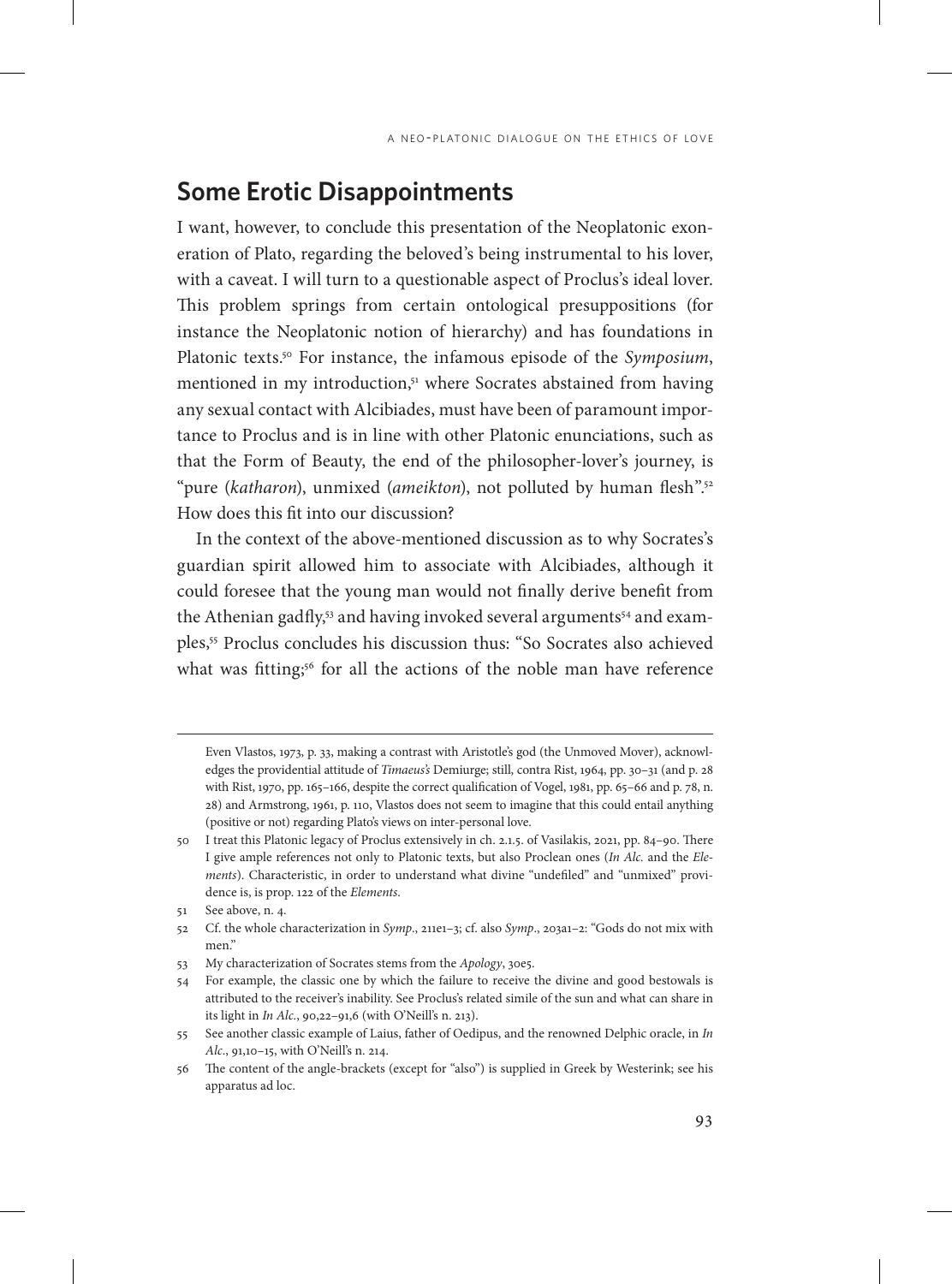to this:57 if he has acted, then, beneficently and in a divine manner, he achieves his end in his activity, even if that in him<sup>58</sup> which admits of external activity also has not been perfected."59 Although the text is not fully clear, it seems safe to say that it is not for the sake of the recipient that providence (i.e. "external activity") takes place, but rather the other way round: it is for the sake of its taking place that a (fitting) recipient must be found, since providence is necessarily an intentional activity. This seems to suggest that Socrates might not be so interested in Alcibiades's perfection for the sake of Alcibiades, but only to the extent that the latter is expedient as a receptacle for Socrates's external and overflowing activity. In that way, Socrates's or his divine analogue's "affection" must be qualified. All the more so, since Alcibiades's, or his cosmic equivalent's, failure of perfection does not seem to imply anything about Socrates's complete status. After all, as I have repeatedly noted, Socrates does not need Alcibiades in order to recollect the intelligible.<sup>60</sup>

My suggestion can be supported by another excerpt, where Proclus comments on a short phrase abstracted from Socrates's initial exchanges with Alcibiades:<sup>61</sup> "The phrase 'so I persuade myself' seems to me to show clearly that the divinely-inspired lover, if he sees the beloved suited for conversion to intellect, helps him, in so far as he is able; but if he finds him small-minded and ignoble and concerned with things below, he [i.e., the lover] turns back to himself and looks towards himself alone, taking refuge in the proverbial 'I saved myself.'62 For the persuasion and self-directed activity are an indication of this

<sup>57</sup> For an issue regarding manuscript reading and translation, see Ο'Neill's justification in n. 216\*.

<sup>58</sup> For some difficulties in the Greek here, see Vasilakis, 2021, p. 131, n. 206.

<sup>59</sup> *In Alc*., 91,15–92,1.

<sup>60</sup> In other words, Alcibiades assumes the place of a preferred "indifferent" (*adiaforon*) for the Stoic-like sage Socrates. The Neoplatonic sage seems wholeheartedly sympathetic (so to speak, since his own ideal is identified with the Stoic impassivity) to the view expressed in the Stoic archer analogy (see e.g., Cicero, *De Finibus*, III. §22, with n. 12 of Annas, 2001, p. 72, ad loc.): the preferred indifferent forms only a target so that the sage can perform a virtuous action, no matter whether the target is accomplished (e.g., the preservation of his health), the actual target lying within the virtuous activity itself. This is also the gist of Collette-Dučić, 2014, pp. 101–109, (despite p. 94), esp. pp. 103–105.

<sup>61</sup> See *Alc. I*, 104e8–105a1.

<sup>62</sup> Cf. Archilochus, frgm. 6 (Diehl) with O'Neill's n. 286 ad loc.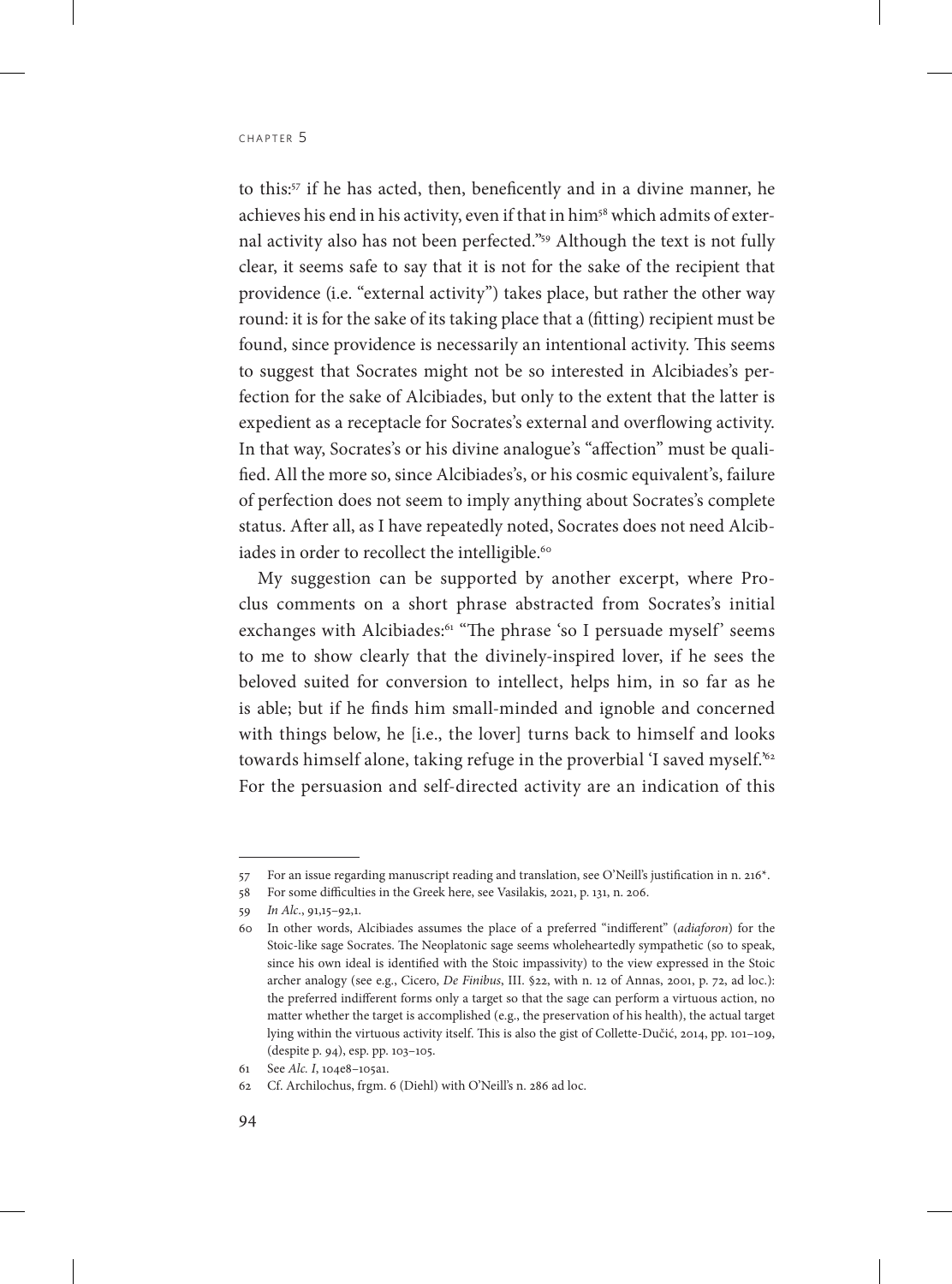knowledge [i.e., the erotic]."63 From this description it turns out not only that the divine lover is not in need of his beloved, but also that he is not very much troubled about the other person and his/her final perfection either (and an analogous point would hold in the cosmic context).64 Of course, we should not put too much weight on the slightly surprising use of the proverbial "I saved myself", because the lover is in any case, and regardless of the beloved's fate, already saved. We can exclude the egoistic accusation that the lover has used the beloved for the former's ascent, and then stopped caring about his "ladder": the lover did not need the beloved right from the beginning. The beloved's failure to keep pace with him – or, in the words of the previous citation, the fact that "even if that in him which admits of external activity also has not been perfected" does not seem to have any impact on the tranquility<sup>65</sup> of the lover's internal and self-directed activity.

# **Conclusion**

Perhaps, then, the lover was not much interested in being providential for the sake of the beloved, but rather for the activity's sake, since providence is necessarily an intentional activity. In this case, although the beloved is not a necessary requirement for the divine lover's self-realization, he is reduced to a means for the manifestation of the lover's self-realization. Moreover, in our passage the lesser importance of this "instrumentality" is evident in that the divine lover can presumably perfectly well get by alone, too. Thus, even if there were affection between the lover and his beloved (in both cases), this must have surely been disinterested, on the lover's behalf. Of course, it is natural enough to turn one's back on someone who does not or cannot follow. Nonetheless, it is a question whether we would like to posit that as an ethical ideal.

<sup>63</sup> *In Alc*., 139,18–140,2. For a full explication of various detailed interpretive issues regarding this passage, see Vasilakis, 2021, p. 132, nn. 211–214.

<sup>64</sup> Imagine a very good teacher or lecturer who delivers talks without being interested in whether his audience understands or benefits from him/her. See further another aspect in Vasilakis, 2021, pp. 132–133, n. 218.

<sup>65</sup> Cf. the Hellenistic ideal of «*ataraxia*». See also Vasilakis, 2021, p. 132, n. 217, commenting on another view expressed by D. A. Layne.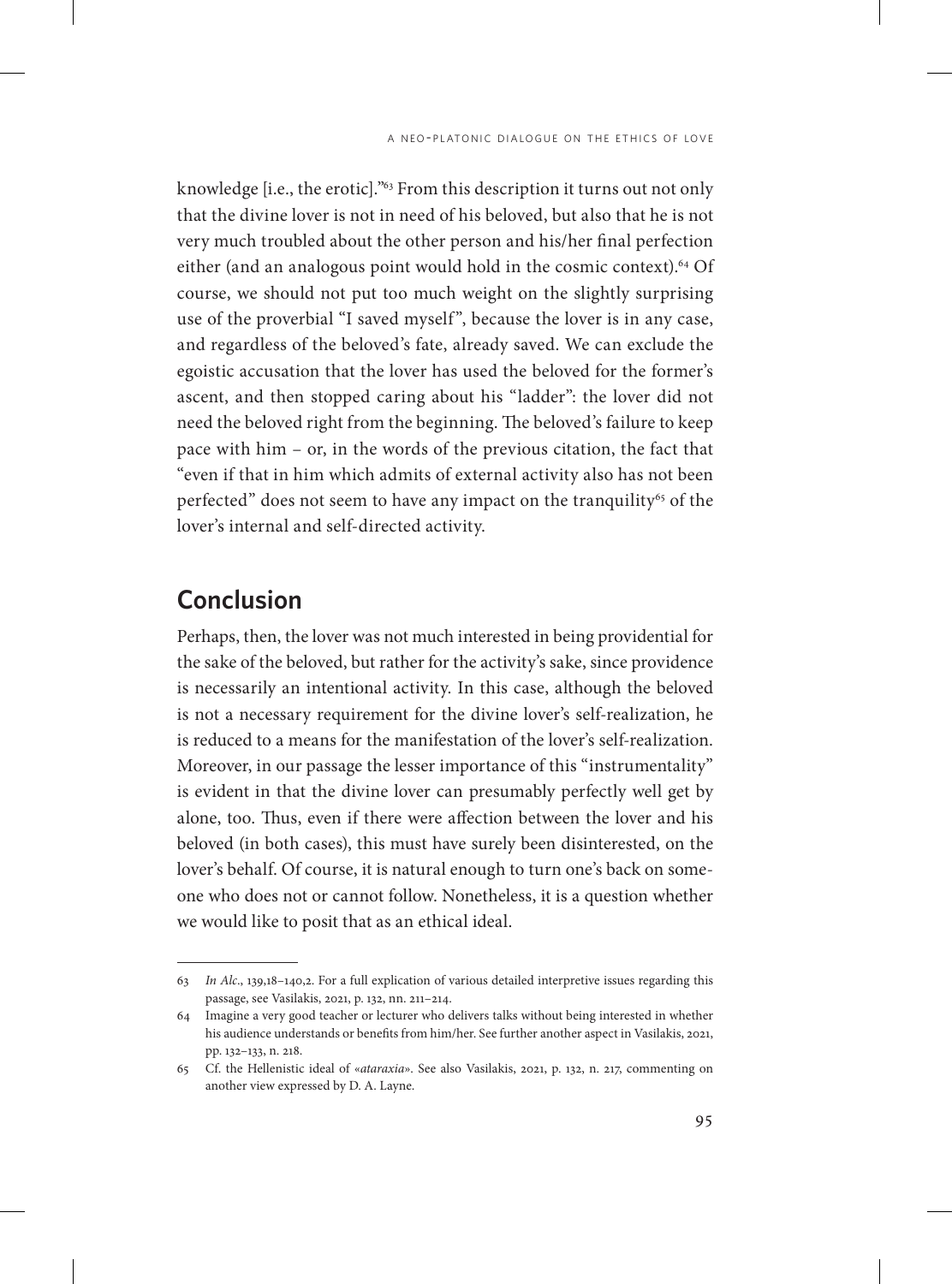Το recap, in this paper I have presented a dialogue between readers of Plato on an issue touching on the ethics of love. Is Platonic eros, according to Proclus, altruistic (to use modern jargon)? The answer is yes and no: Vlastos accused the Platonic lover of a certain instrumentality as regards the beloved. The Platonic lover needs the beloved, Vlastos maintained, because the former needs to apprehend beautiful particulars (like the beloved) in order to make progress in his / her getting to know the Form of Beauty. We saw how Proclus, painstakingly interpreting a variety of Platonic texts, can acquit Plato from accusations of such an instrumentality. If Eros's function is equivalent to that of Socrates, the Demiurge and the philosopher-king, then only someone who is already wise and perfect can do good to a person who has no knowledge of Forms. Nonetheless, I also showed how a different kind of instrumentality might also arise in Proclus's framework, too. The Proclean lover is perfect with or without a beloved person. This means that the failures of the beloved do not have any serious consequences for the lover; the beloved has a value in so far as he becomes the vehicle for the manifestation of his lover's perfection. Hence, it is up to us to take part in, and give our answers to, this dialogue with Plato and the Neoplatonists, not only on the basis of interpreting texts, but also as a matter of choosing a way of life, i.e., an erotic modus vivendi.

#### **References**

- Adamson, P. (2011). Making a virtue of necessity: *Anangkē*. In Plato, Plotinus and Proclus. *Études platoniciennes, 8*, 9–30.
- Adkins, A. W. H. (1963). "Friendship" and "self-sufficiency" in Homer and Aristotle. *The Classical Quarterly*, New Series 13.1, 30–45.
- Annas, J. (2001) (Ed.), *Cicero: On moral ends* (R. Woolf, Transl.). Cambridge University Press.
- Armstrong, A. H. (1961). Platonic *eros* and Christian *agape*. *The Downside Review, 79*, 105–121.
- Armstrong, A. H. (1964). Platonic love: A reply to Professor Verdenius. *The Downside Review, 82*, 199–208.
- Armstrong, A. H. (1979). *Plotinian and Christian studies*. Variorum Reprints.
- Baltzly, D. (2016). The human life. In P. d'Hoine & M. Martijn (Eds.), *All from one: A guide to Proclus* (pp. 258–273). Oxford University Press.
- Butler, E. P. (2014). *Essays on the metaphysics of polytheism in Proclus*. Phaidra Editions.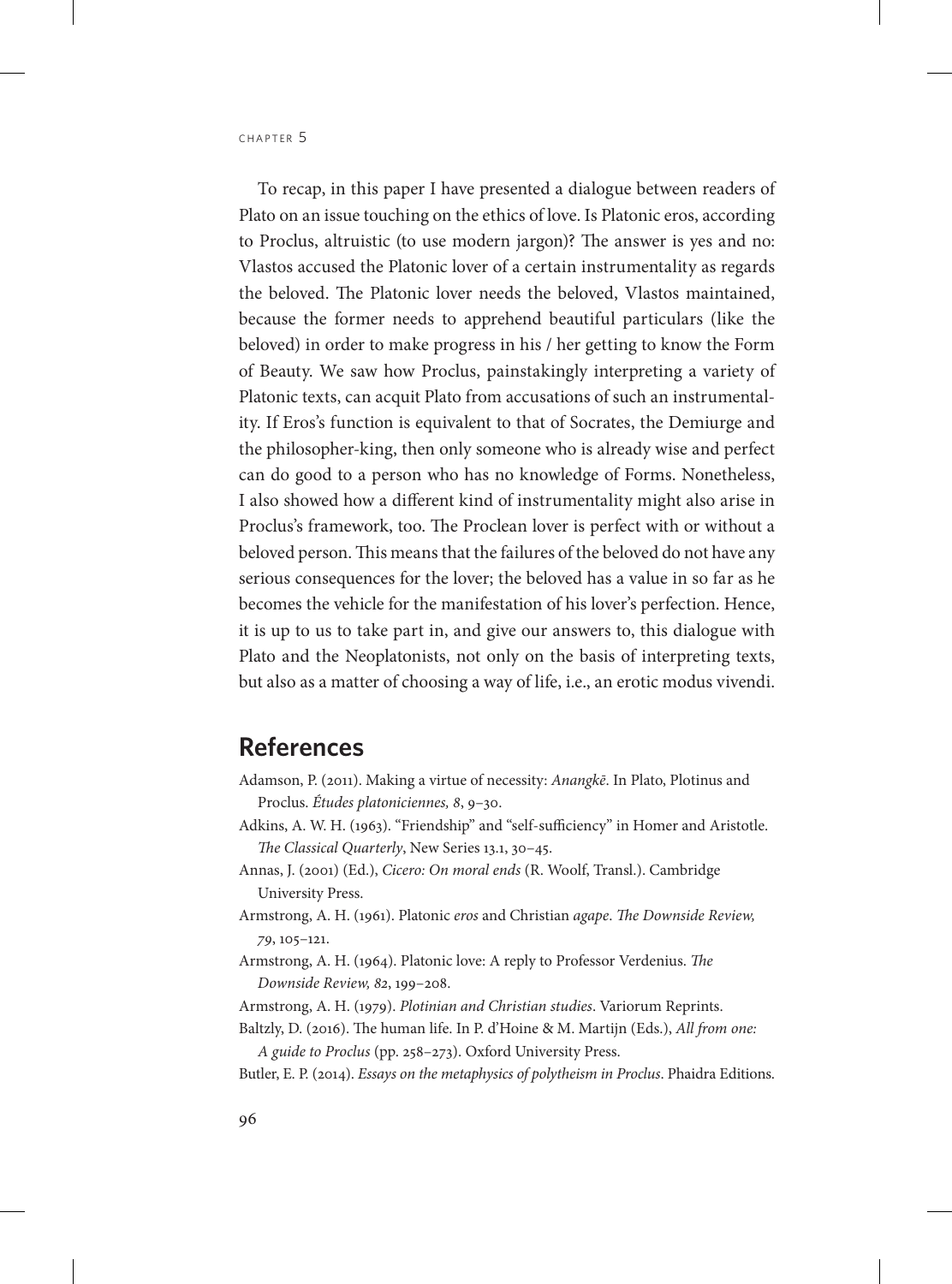Chlup, R. (2012). *Proclus: An introduction*. Cambridge University Press.

- Collette-Dučić, B. (2014). Making friends: the Stoic conception of love and its Platonic background. In S. Stern-Gillet & G. M. Gurtler, S. J. (Eds.), *Ancient and medieval concepts of friendship* (pp. 87–115). State University of New York Press.
- Cooper, J. M. (Ed.) (1997). *Plato. Complete works*. Hackett Publishing Company.
- Destrée, P. & Giannopoulou, Z. (Eds.). (2017). *Plato's Symposium: A critical guide* (Cambridge Critical Guides). Cambridge University Press.
- Dillon, J. (1994). A Platonist *Ars Amatoria*. *The Classical Quarterly, 44*(2), 387–392.
- Dillon, J. & Gerson, L. P. (2004). *Neoplatonic philosophy: Introductory readings*. Hackett.
- Dodds, E. R. (1963). *Proclus: The elements of theology* (a revised text with translation, introduction and commentary). Clarendon Press.
- Dover, K. J. (1989). *Greek homosexuality*. Harvard University Press.
- Fine, G. (Ed.). (2008). *The Oxford handbook of Plato.* Oxford University Press.
- Horn, C. (Ed.). (2012). *Platon: Symposion*. Akademie Verlag.
- Johnson, M. & Tarrant, H. (Eds.). (2012). *Alcibiades and the Socratic lover-educator*. Bristol Classical Press.
- Kalligas, P. (2009). *Proclus*, *He Hieratike techne Hoi humnoi* (*The hieratic art the hymns*). Stigme.
- Kraut, R. (1973). Love, egoism and political office in Plato. *The Philosophical Review, 82*(3), 330–344.
- Kraut, R. (1992). The defense of justice in Plato's *Republic*. In R. Kraut (Ed.), *The Cambridge companion to Plato* (pp. 311–337). Cambridge University Press.
- Layne, D. A. & Tarrant, H. (Eds.) (2014). *The Neoplatonic Socrates*. University of Pennsylvania Press.
- Lesher, J. H., Nails, D. & Sheffield, F. C. C. (Eds.). (2006). *Plato's* Symposium: *Issues in interpretation and reception.* Center for Hellenic Studies, Trustees for Harvard University.
- Mahoney, T. A. (1996). Is Socratic erōs in the *Symposium* egoistic? *Apeiron. A Journal for Ancient Philosophy and Science, 29*(1), 1–18.
- Martijn, M. (2010). *Proclus on nature: Philosophy of nature and its methods in Proclus' Commentary on Plato's Timaeus*. Brill.
- McCabe, M. M. (2008). Plato's ways of writing. In G. Fine (Ed.), *The Oxford handbook of Plato* (pp. 88–113). Oxford University Press.
- Miller, M. (2007). Beginning the "longer way". In G. R. F. Ferrari (Ed.), *The Cambridge companion to Plato's* Republic (pp. 310–344). Cambridge University Press.
- Nygren, A. (1953). *Agape and eros. Part I. A study of the Christian idea of love*. *Part II. The history of the Christian idea of love* (P. S. Watson, Trans.). The Westminster Press.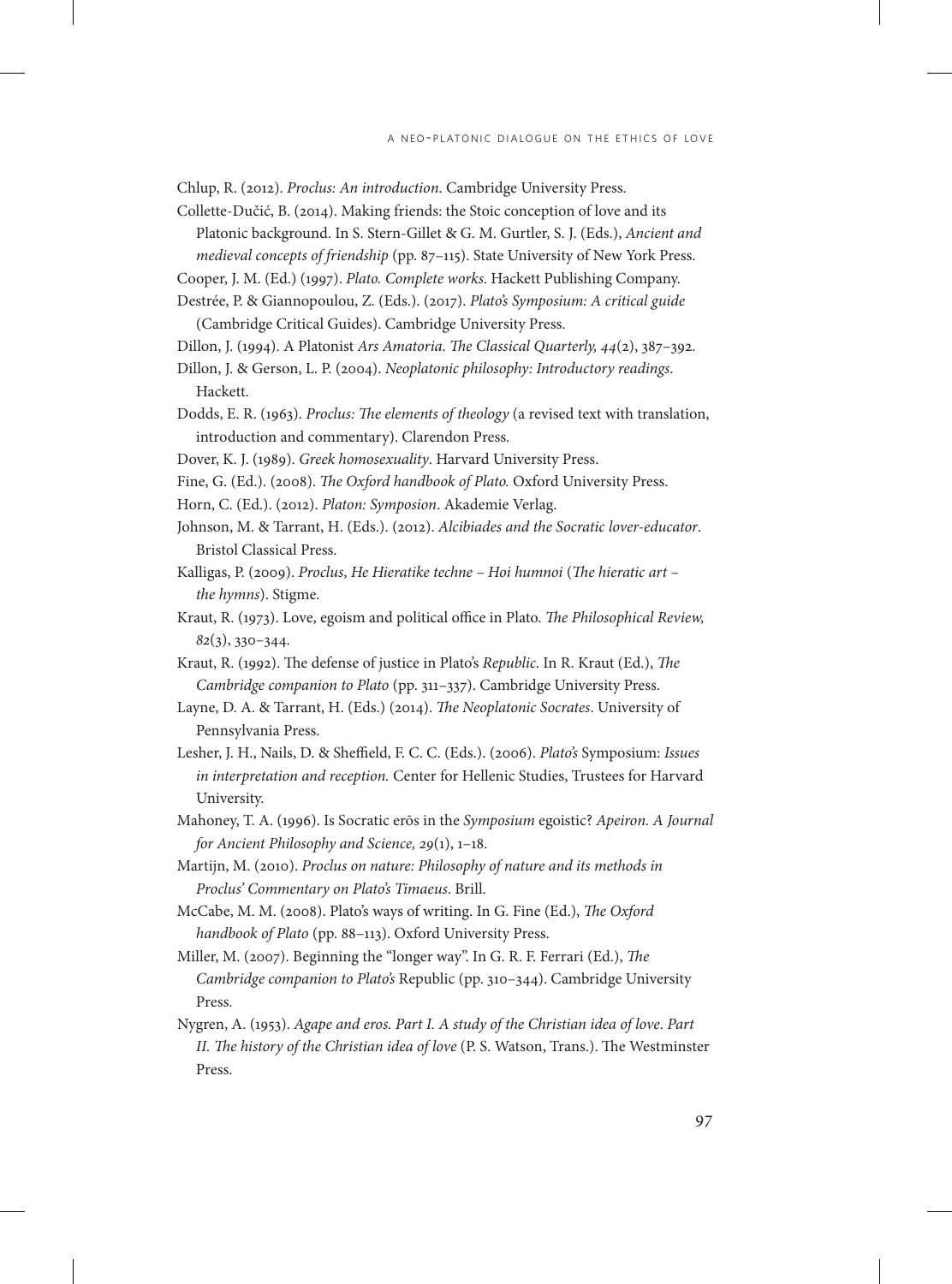- O'Meara, D. J. (2003). *Platonopolis: Platonic political philosophy in late antiquity*. Oxford University Press.
- Rasmussen, W. (2008). *The enigma of Socratic wisdom: Resolving inconsistencies in Plato*. VDM Verlag Dr. Müller.
- Remes, P. (2008). *Neoplatonism.* University of California Press.
- Riggs, T. (2010). *Erôs*, the son, and the gods as metaphysical principles in Proclus and Dionysius. *Dionysius* XXVIII, 97–130.
- Rist, J. M. (1964). *Eros and Psyche: Studies in Plato, Plotinus, and Origen*. University of Toronto Press.
- Rist, J. M. (1970). Some interpretations of agape and eros. In C. W. Kegley (Ed.), *The philosophy and theology of Anders Nygren* (pp. 156–173). Southern Illinois University Press.
- Rist, J. M. (1985). *Platonism and its Christian heritage*. Variorum Reprints.
- Rowe, C. J. (1988). *Plato: Phaedrus* (C. J. Rowe Transl.). Aris & Phillips Classical Texts.
- Segonds, A. P. (1985). *Proclus. Sur le premier Alcibiade de Platon,* vol. 1. (A. P. Segonds, Trans.). Les Belles Lettres.
- Sheffield, F. C. C. (2006). *Plato's Symposium: The ethics of desire*. Oxford University Press.
- Smith, N. D. (2004). Did Plato write the *Alcibiades I*? *Apeiron, 37*(2), 93–108.
- Sykoutris, I. (1949). *Platonos Symposion.* I. Sykoutris (Trans.). Academy of Athens/ Bookshop of "Hestia" (Kollaros).
- Terezis, C. (2002). Hoi theologikoi kai hoi anthropologikoi horoi tou erota ston Neoplatoniko Proklo (The theological and anthropological conditions of eros in the Neoplatonist Proclus). In L. Ch. Siasos (Ed.), *Himatia Fotos Arretou. Diepistemonike prosegisi tou prosopou* (*Garments of ineffable light. Interdisciplinary approach to the person*) (pp. 43–70). Pournaras.
- Vasilakis, D. A. (2014). *Neoplatonic love: The metaphysics of eros in Plotinus, Proclus and the pseudo-Dionysius*, PhD Thesis submitted in London: King's College. Retrieved 27/08/2015 from [https://kclpure.kcl.ac.uk/portal/files/35763066/](https://kclpure.kcl.ac.uk/portal/files/35763066/2014_Vasilakis_Dimitrios_0923757_ethesis.pdf) [2014\\_Vasilakis\\_Dimitrios\\_0923757\\_ethesis.pdf](https://kclpure.kcl.ac.uk/portal/files/35763066/2014_Vasilakis_Dimitrios_0923757_ethesis.pdf)
- Vasilakis, D. A. (2017). Platonic eros, moral egoism and Proclus. In D. D. Butorac & D. A. Layne (Eds.), *Proclus and his legacy* (pp. 45–52). De Gruyter.
- Vasilakis, D. A. (2018). Aspects of the erotic way of life in Proclus. In K. Boudouris et al. (Eds.), *Proceedings of the XXIII World Congress of Philosophy*, vol. 2, Section 4 (pp. 33–36). Athens: Philosophy Documentation Centre in collaboration with the Greek Philosophical Society and the Fédération Internationale des Sociétés de Philosophie.